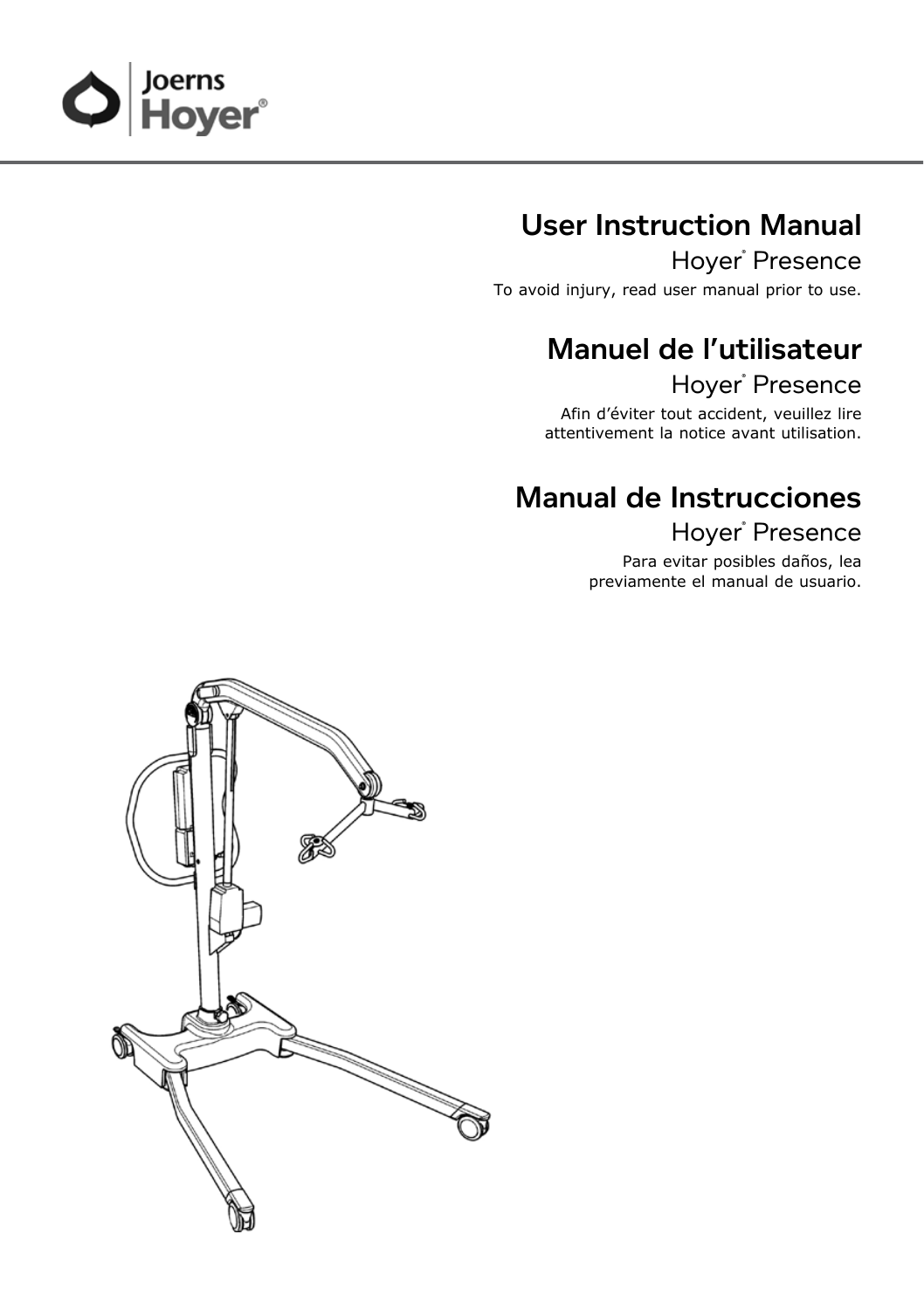### **Contents**

|  | 3  |
|--|----|
|  | 4  |
|  | 5  |
|  | 9  |
|  | 11 |
|  | 12 |
|  | 16 |
|  | 19 |
|  | 21 |
|  | 22 |
|  | 24 |
|  | 27 |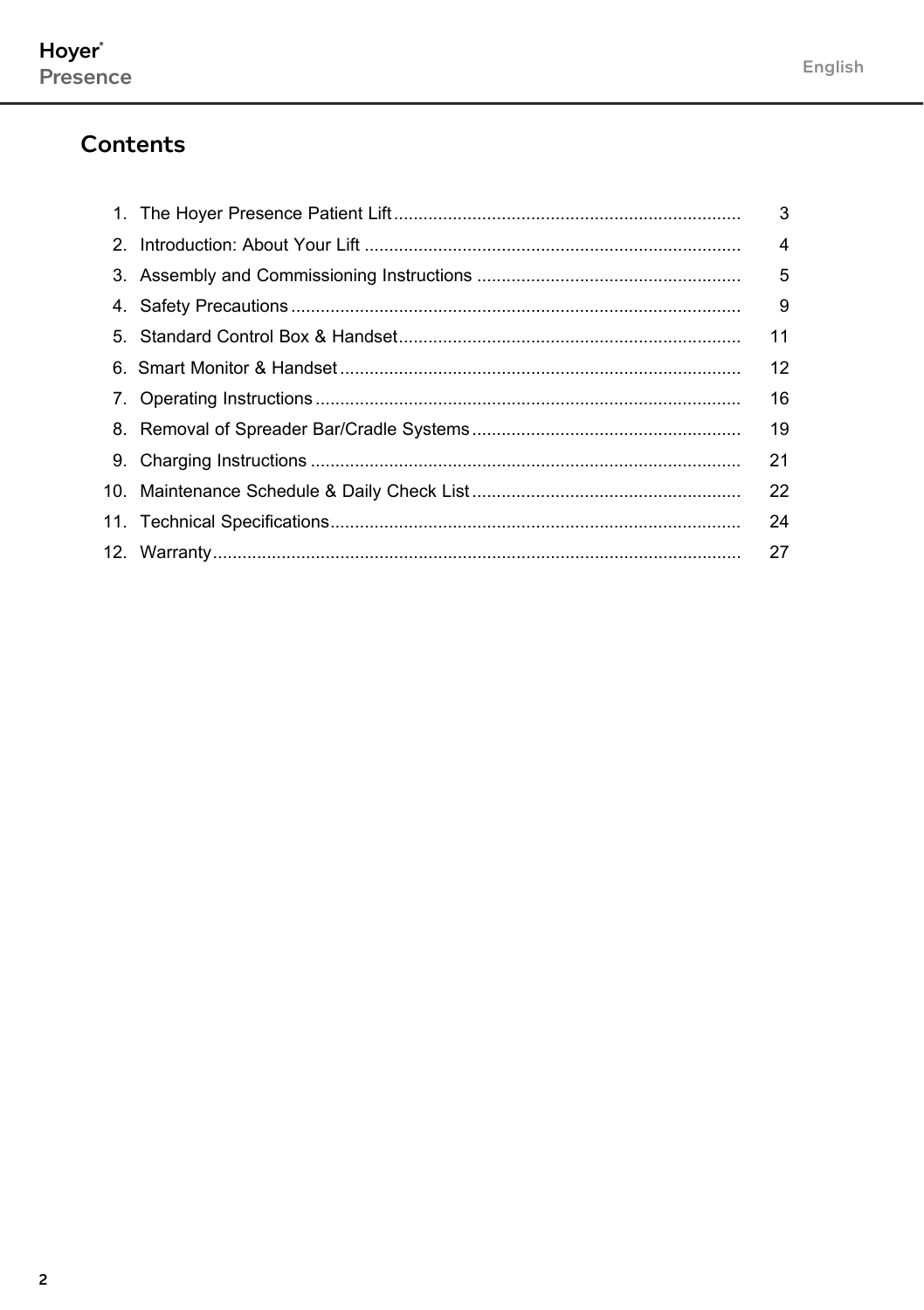# 1. The Hoyer Presence Patient Lift

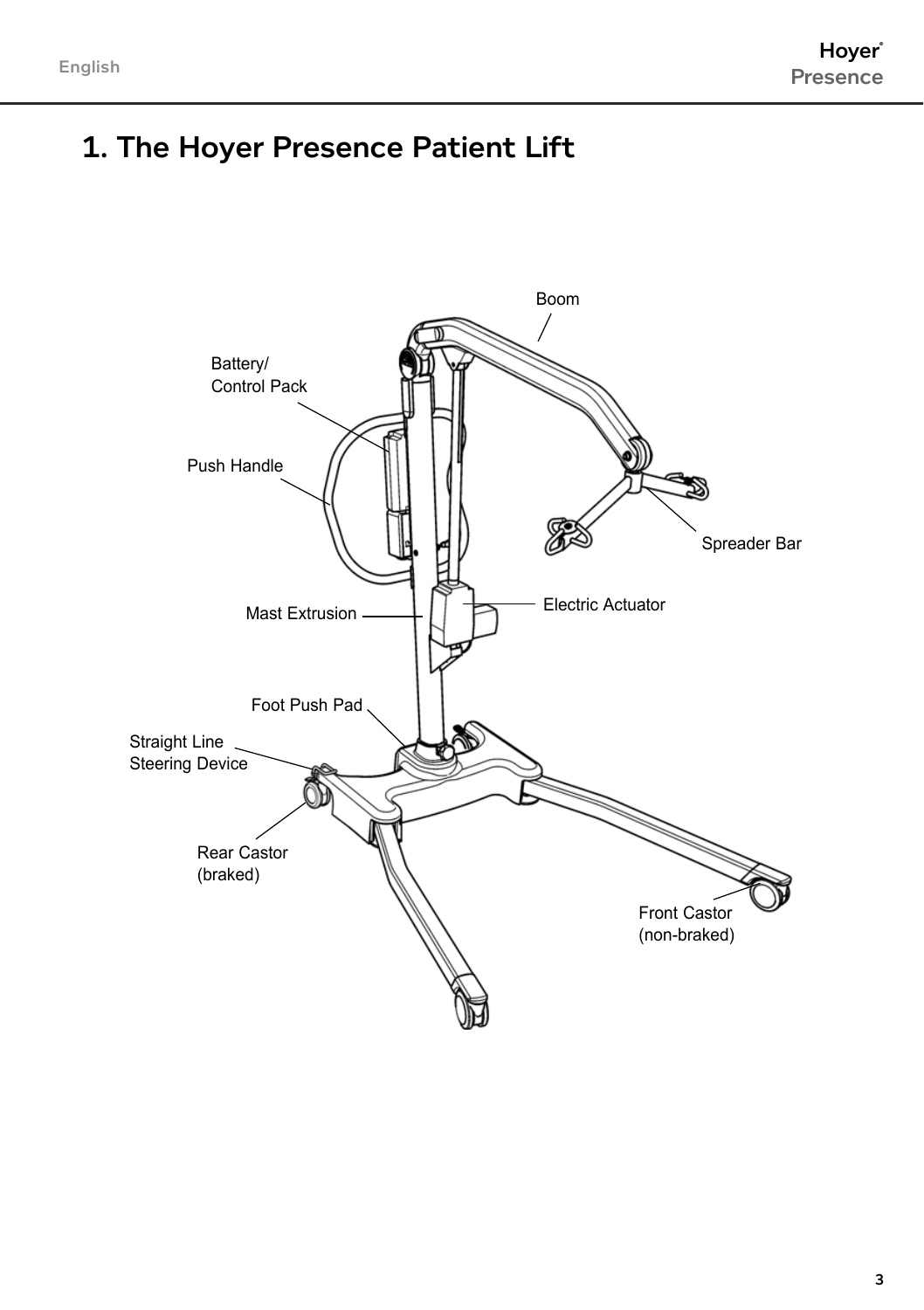# 2. Introduction: About Your Lift

Each Presence lift is fully assembled, load tested and certified before being packed/shipped.

The packing consists of a strong, purpose built carton that is used for both export and domestic markets to ensure the safe arrival of the lift. A number of documents are supplied in a wallet, and packed with each lift and should be kept safely for future reference.

#### • TEST CERTIFICATE • USER MANUAL

The TEST CERTIFICATE is an important document and should be kept for reference purposes.

To properly maintain your lift please refer to the maintenance schedule included in this document. If you are at all unsure what your country's servicing requirements are, please check with your dealer and/or a local government agency.

### Statement of Intended Use

The intended use of this lifting device is for the safe lifting and transfer of an individual from one resting surface to another (such as a bed to a wheelchair). Joerns Healthcare recommends that the transfer of a patient is fully risk assessed and conducted safely over a short distance only.

The Hoyer Presence is suitable for patients in the SITTING, SITTING/RECUMBENT and RECUMBENT positions.

The Hoyer Presence is an electrically operated patient lift, designed to support and promote safe patient handling and transfer for both the patient and carer.

The Hoyer Presence lift incorporates a 6-point cradle as standard and is designed to be used in conjunction with the Hoyer range of slings. A 4-point cradle option is available as an add-on accessory. The examples of slings suitable for use with this device are listed as follows:

- 
- Hover Quickfit Hover Access
- Hoyer Full Back Hoyer Comfort
	-
- Hoyer Quickfit Deluxe
- Hoyer Long Seat

### Expected Service Life

Hoyer Professional lifts are designed and tested for a minimum service life of ten (10) years, subject to the use and maintenance procedures stated in this manual. Use, other than in accordance with these instructions, may compromise service life.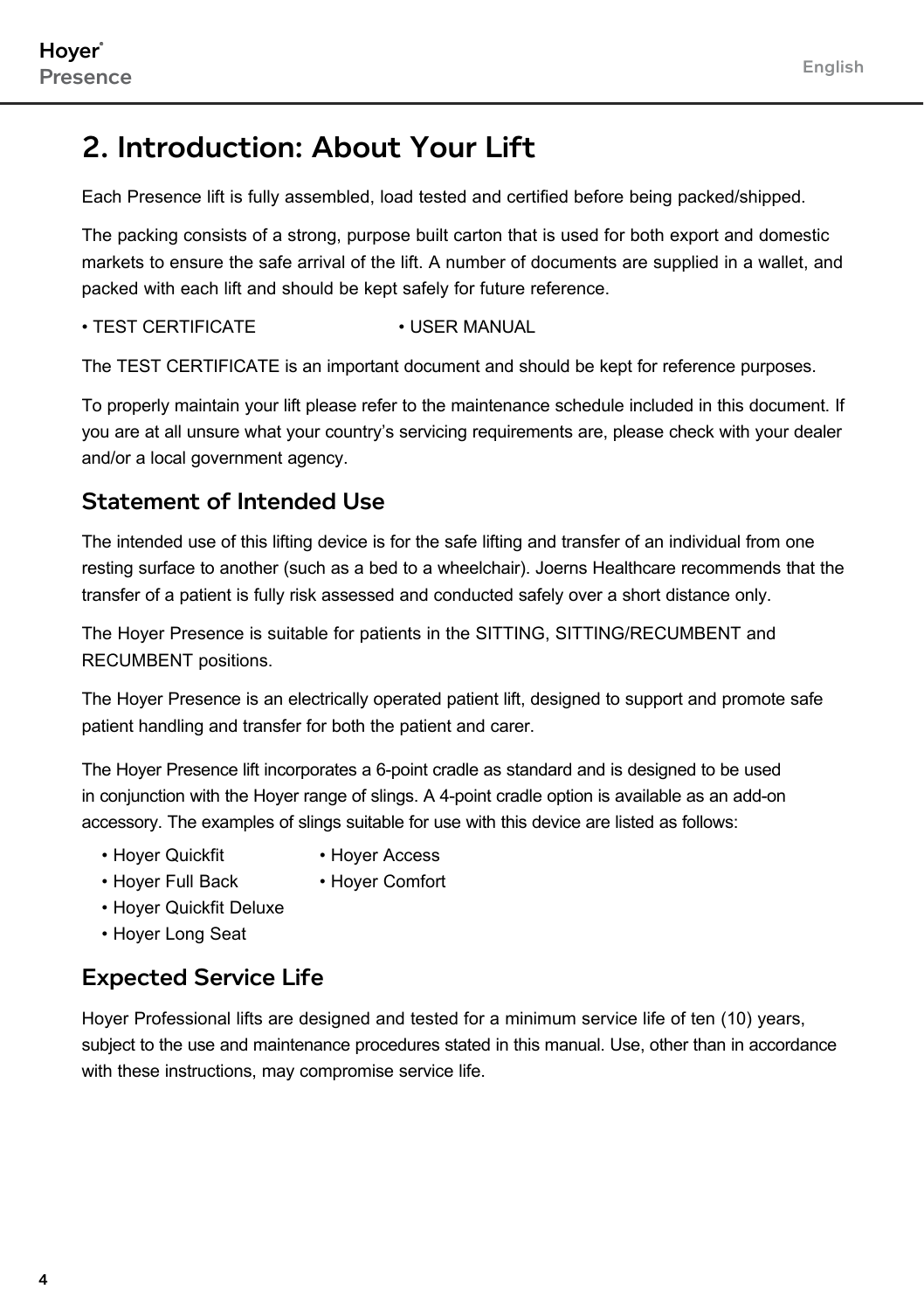# 3. Assembly and Commissioning Instructions

### **Carton Contents**

Place the carton in a clear working area and open carefully. The carton contains:

- HOYER PRESENCE LIFT
- WALLET CONTAINING DOCUMENTS
- HAND CONTROL
- BATTERY PACK
- CHARGING LEAD
- DESK TOP CHARGER/STAND

### **Warning**

**The Hoyer Presence is heavy and will need to be lifted with care. You may need assistance to lift the Hoyer Presence from the carton.**

### **Assembly Instructions**

**1.** Remove all the parts from the carton and place on the floor, taking care to protect the finish from damage.

Place the chassis in a clear space and apply the rear bakes.



**2.** Fit the mast and boom assembly into the chassis socket

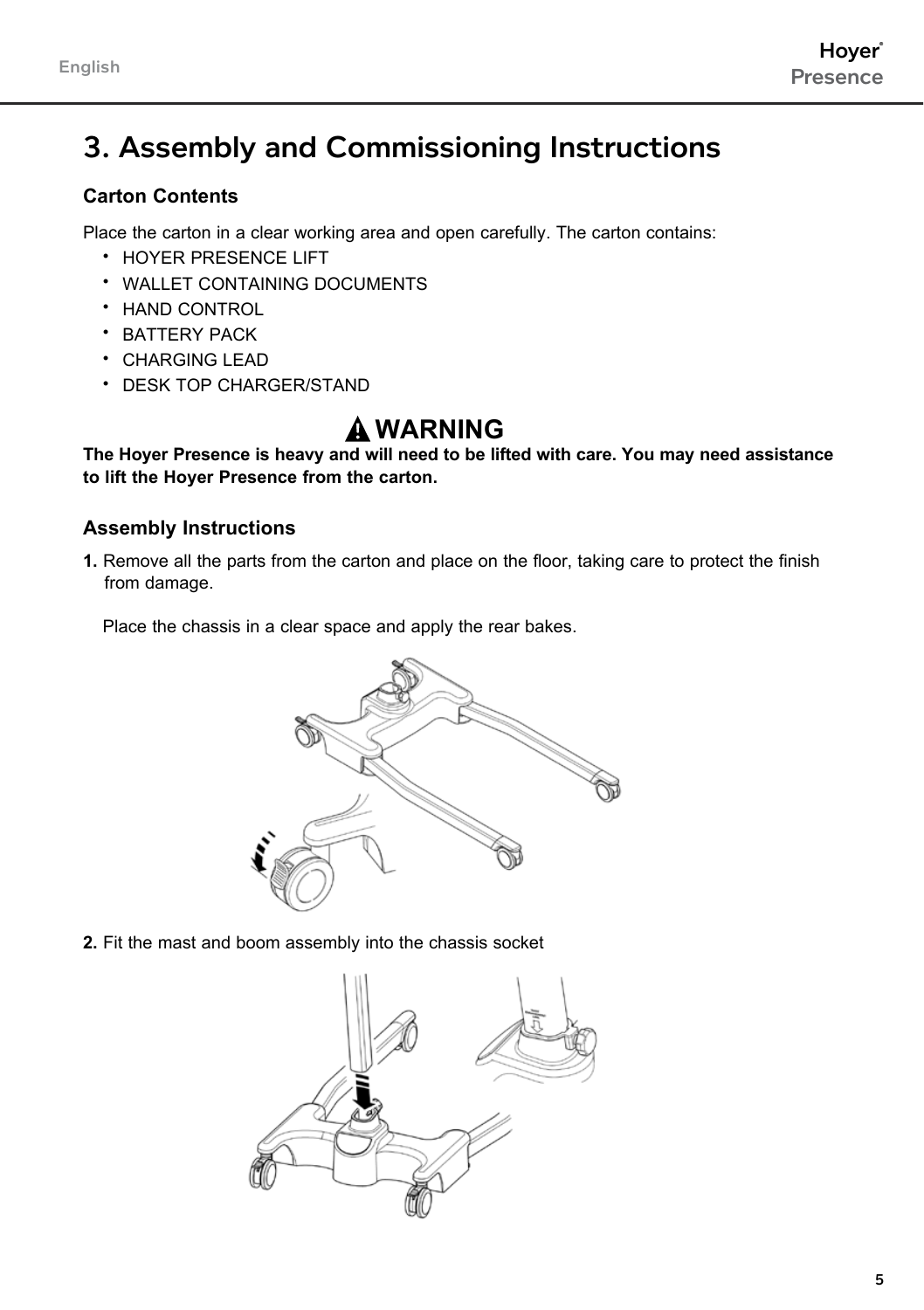**3.** Tighten the mast assembly with the mast-locking device, which is located at the front of the chassis.



# **Warning**

 **Avoid trapping fingers. Keep fingers away from the end of the mast when inserting into the chassis socket. Full engagement of the mast is indicated by the label on the side of the mast. The electric leg operation will not function unless the mast is fully engaged.**

- **4.** Turn the locking knob until hand tight.
- **5.** Line the handle assembly up to the rear of the mast, and attach using the screws provided. The screws and wrench needed to attached the handle are kept in the user instruction wallet for safe keeping.
- **NOTE:** When attaching the handle to the mast be sure that all trailing wires are left outside the handle before fixing.



- **6.** Fit power pack to the lift and make sure the latch holding the pack in place is fully engaged. "Click" in place.
- **7.** Plug the handset and actuator cables into the bottom of the controller. Refer to the figures on page 11 or 12 for correct positions.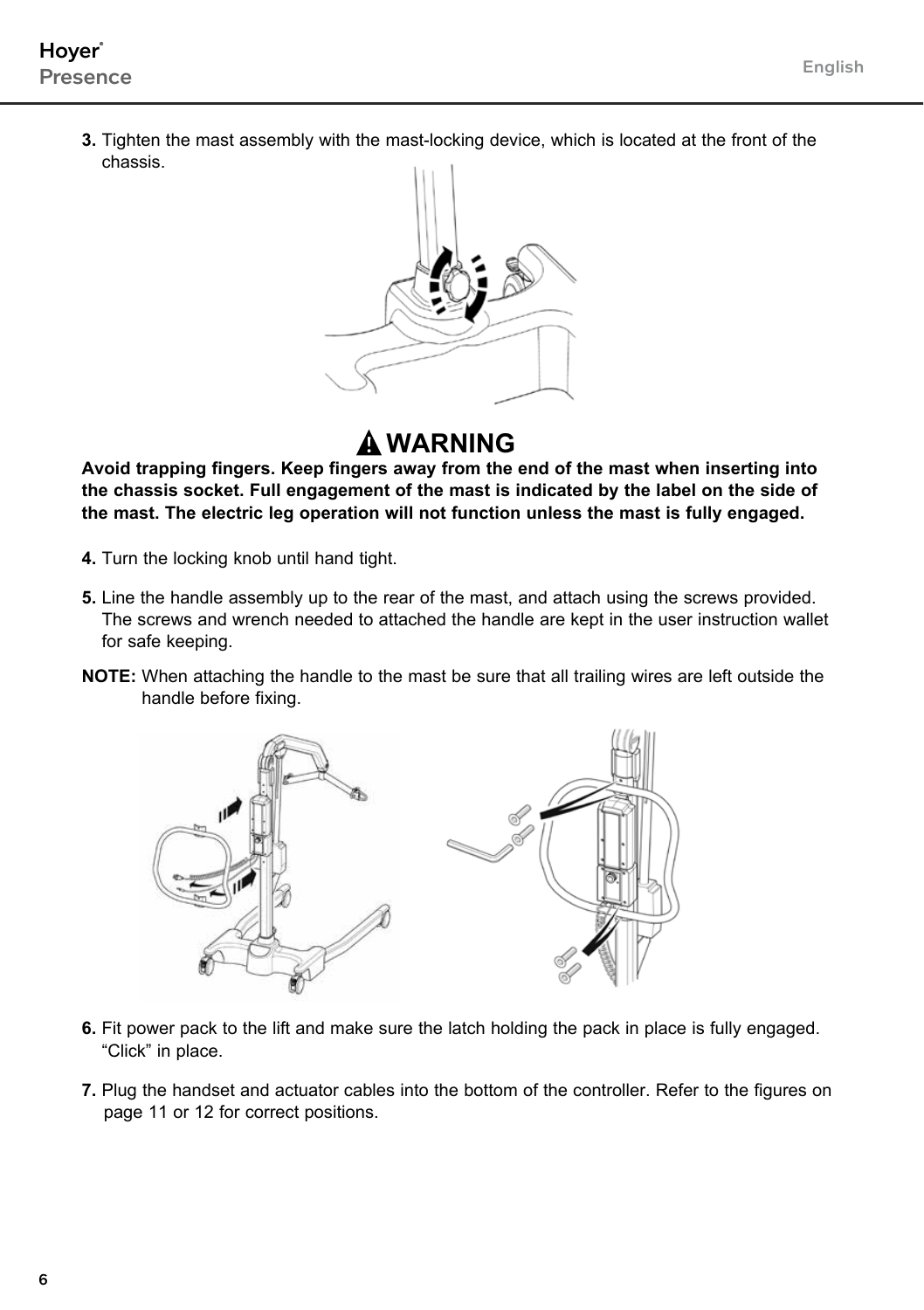### **Disassembly**

The lift should not be disassembled unless for service, repair or transport if necessary. If disassembly is required, simply follow the assembly instructions in reverse sequence.

### **ALWAYS CHECK THE FOLLOWING BEFORE OPERATION**

• The mast is fully locked into position.



• The legs of the lift open and close satisfactorily (This is done via the hand control).



• The red emergency stop button, located on the rear of the control box, is in the OFF (out) position.

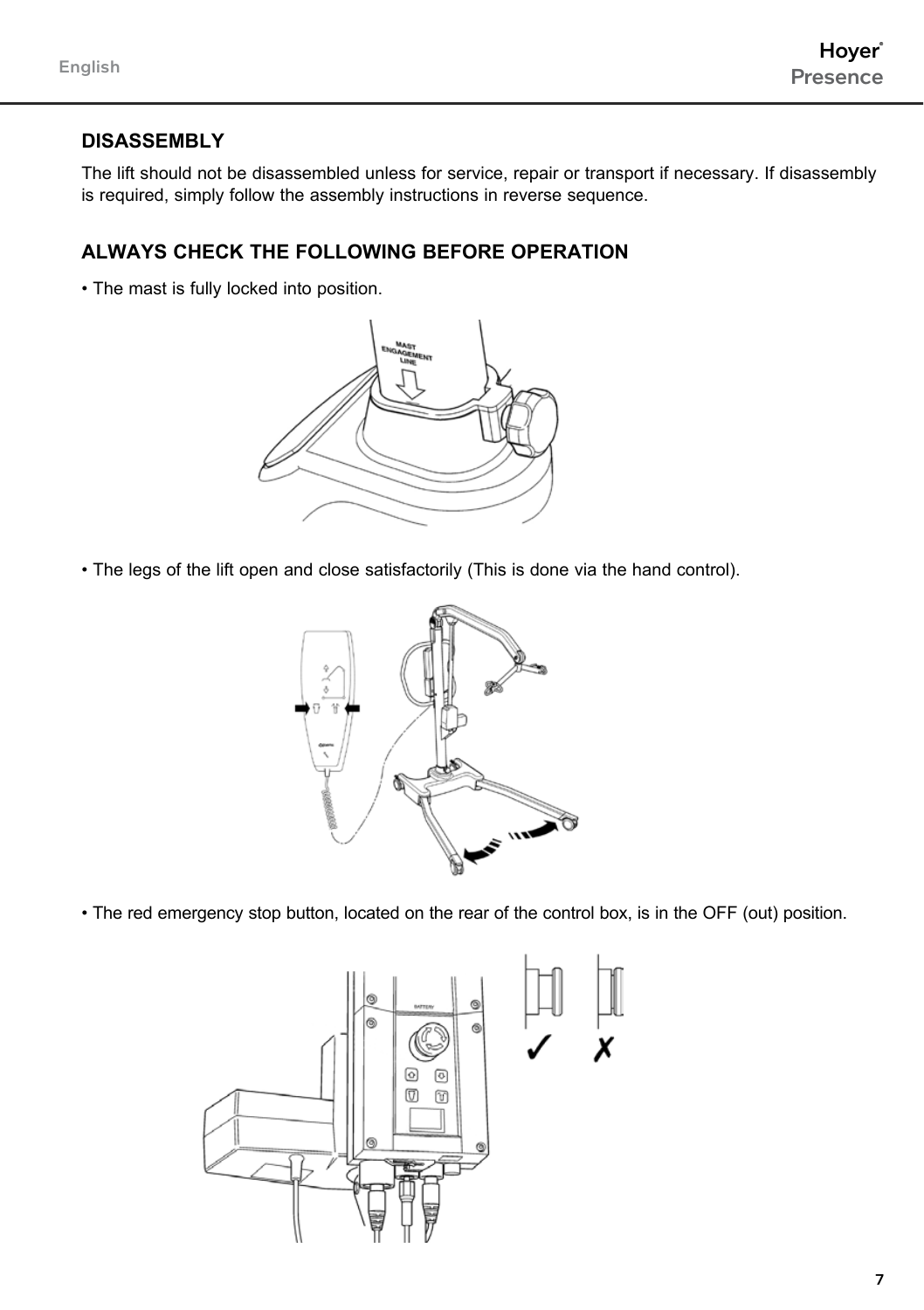• Push the up and down buttons on the hand control and confirm the boom rises and lowers.

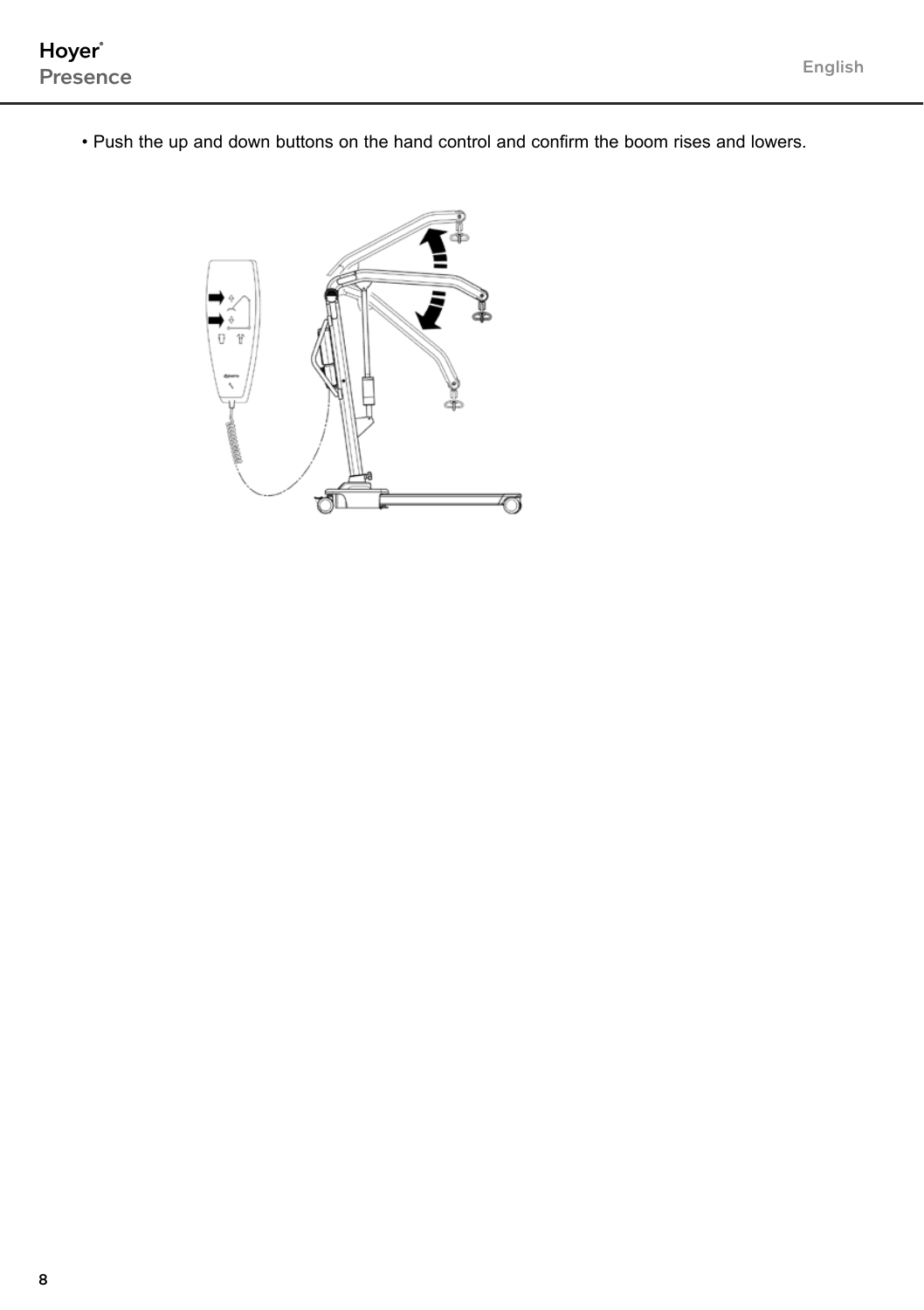# 4. Safety Precautions

Please read and follow the safety precautions listed below. The operation and use of Hoyer patient lifts is simple and straightforward. Following these few basic safety precautions will make lifting operations easy and trouble free.

#### **READ AND UNDERSTAND THE USER INSTRUCTION MANUAL BEFORE USING THE HOYER PRESENCE LIFT**

**WARNING:** Important safety information for hazards that might cause serious injury.

**CAUTION:** Information for preventing damage to the product.

**NOTE:** Information to which you should pay special attention.

### **WARNING**

- **• DO NOT lift a patient unless you are trained and competent to do so.**
- **• ALWAYS carry out the DAILY CHECK LIST located towards the end of the manual before using the lift.**
- **• DO NOT exceed the safe working load of the lift.**
- **ALWAYS plan your lifting operations before commencing.**
- **ALWAYS familiarize yourself with the operating control and safety features of a lift before lifting a patient.**
- **• DO NOT use a sling unless it is recommended for use with the lift.**
- **ALWAYS check the sling is suitable for the particular patient and is of the correct size and capacity.**
- **NEVER use a sling, which is frayed or damaged.**
- **ALWAYS fit the sling according to the instructions provided (user instructions).**
- **ALWAYS check the safe working load of the lift is suitable for the weight of the patient.**
- **ALWAYS carry out lifting operations according to the instructions in the user manual.**
- **NEVER disconnect or bypass a control or safety feature because it seems easier to operate the lift.**
- **• ALWAYS lock the wheels when lifting from the floor.**
- **• DO NOT attempt to manoeuvre the lift by pushing on the mast, boom or patient.**
- **• ALWAYS manoeuvre the lift with the handle provided. A foot push pad is also provided.**
- **• DO NOT push a loaded lift at speeds, which exceed a slow walking pace (2.6 ft/sec).**
- **• DO NOT push the lift over uneven or rough ground. Particularly if loaded.**
- **• DO NOT attempt to push/pull a loaded lift over a floor obstruction.**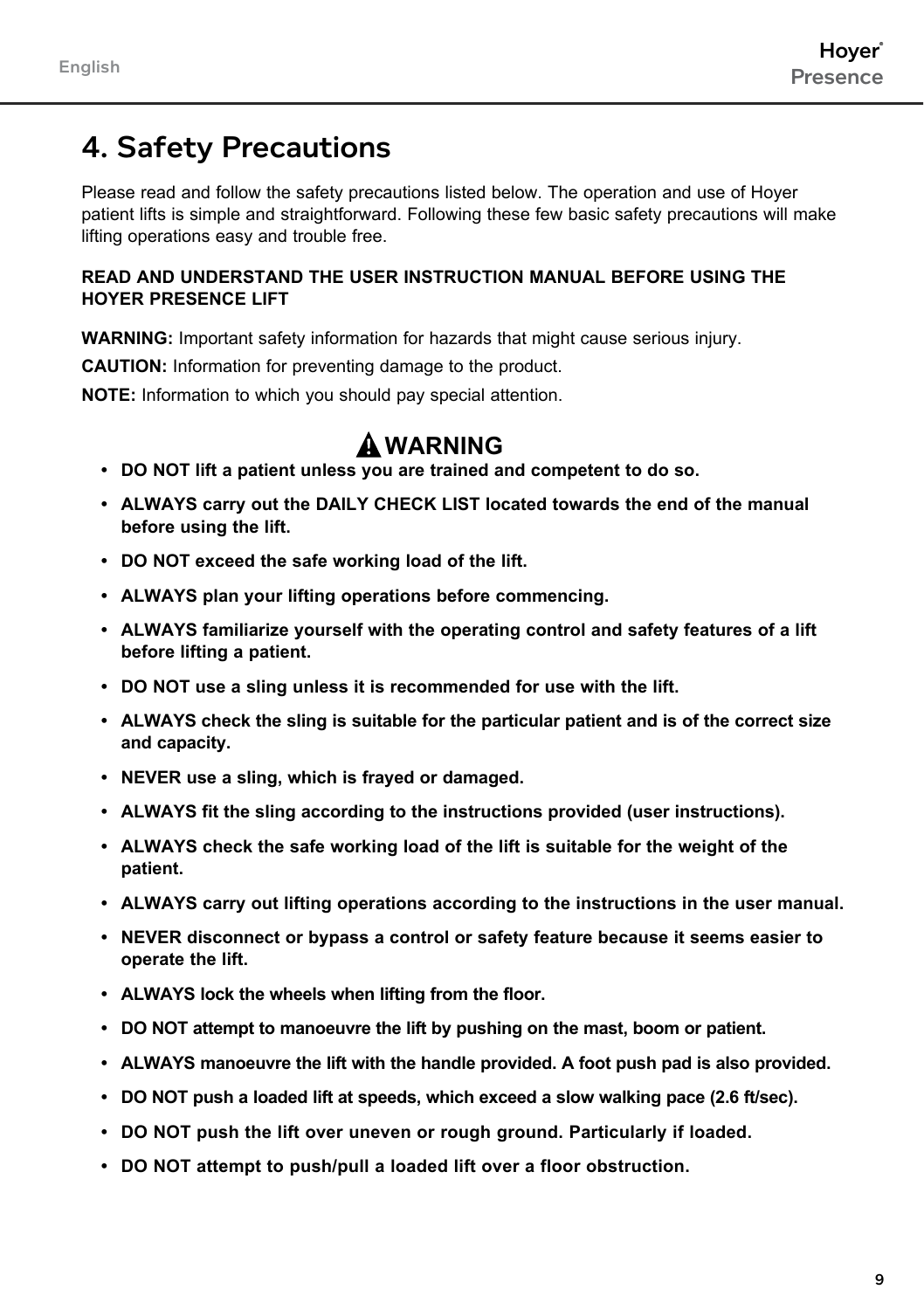- **• NEVER force an operating/safety control. All controls are easy to use and do not require excessive force.**
- **• DO NOT park a loaded lift on ANY sloping surface.**
- **• DO NOT use electric lifts in a shower.**
- **• DO NOT use or store a lift in a wet or corrosive environment such as shower, bath or pool locations.**
- **• DO NOT charge batteries in a bathroom or shower room.**
- **• DO NOT place or store batteries under direct sunlight or near a heat source.**
- **• YOUR lift is for patient lifting. DO NOT use it, or allow it to be used, for any other purpose.**
- **• DO NOT bump the lift down steps, loaded or unloaded.**
- **• DO NOT attempt to negotiate a loaded lift on a slope, which exceeds 1:12 (approximately 5 degrees)**
- **• DO NOT attempt to negotiate a slope without a second helper being present.**
- **• DO NOT use a loaded lift on thick pile carpet.**
- **• NEVER operate the lift with loose or missing parts or fasteners.**
- **• INSPECT all precautionary labels on the lift. Order and replace all labels that cannot be easily read.**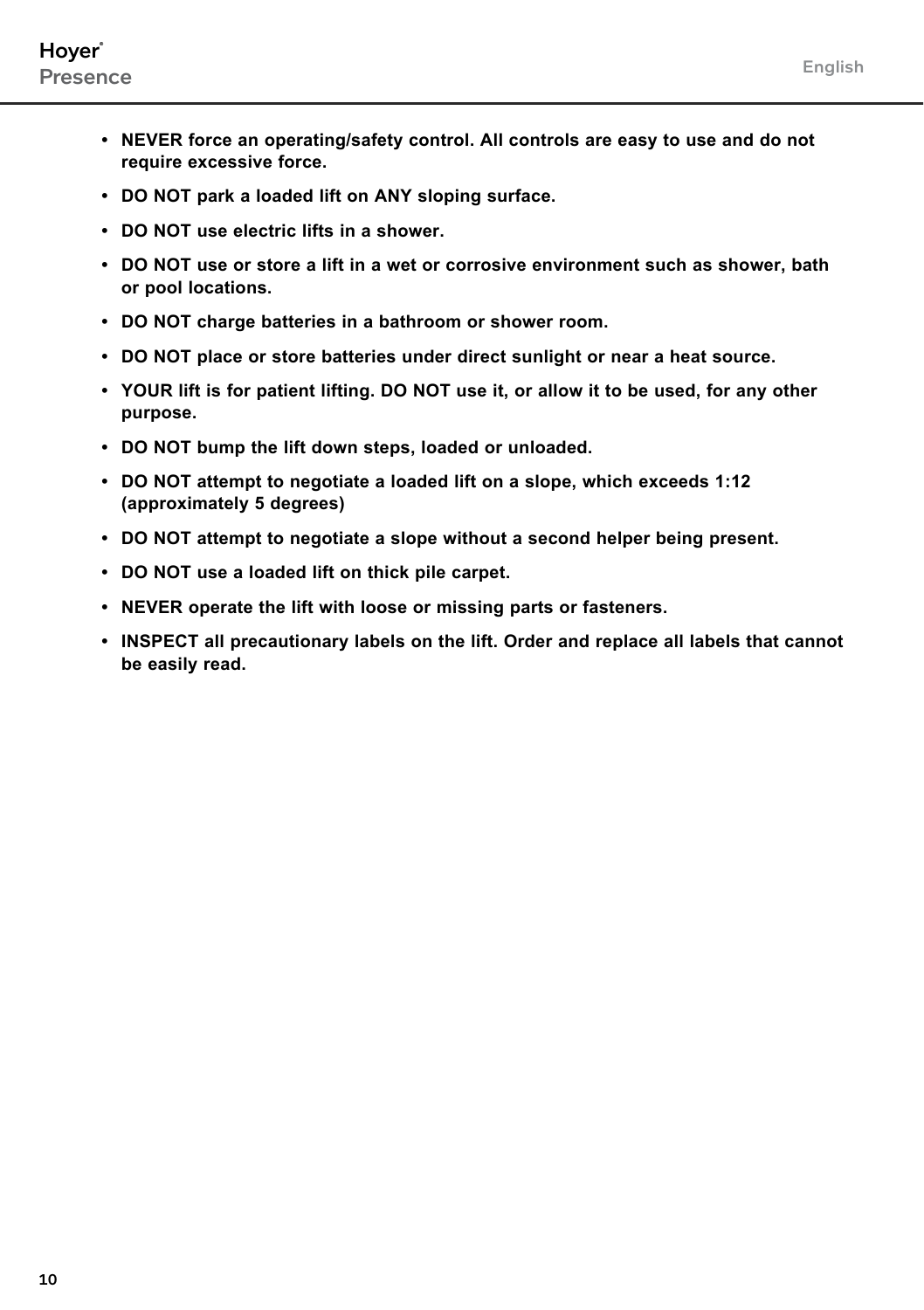# 5. Standard Control Box & Handset

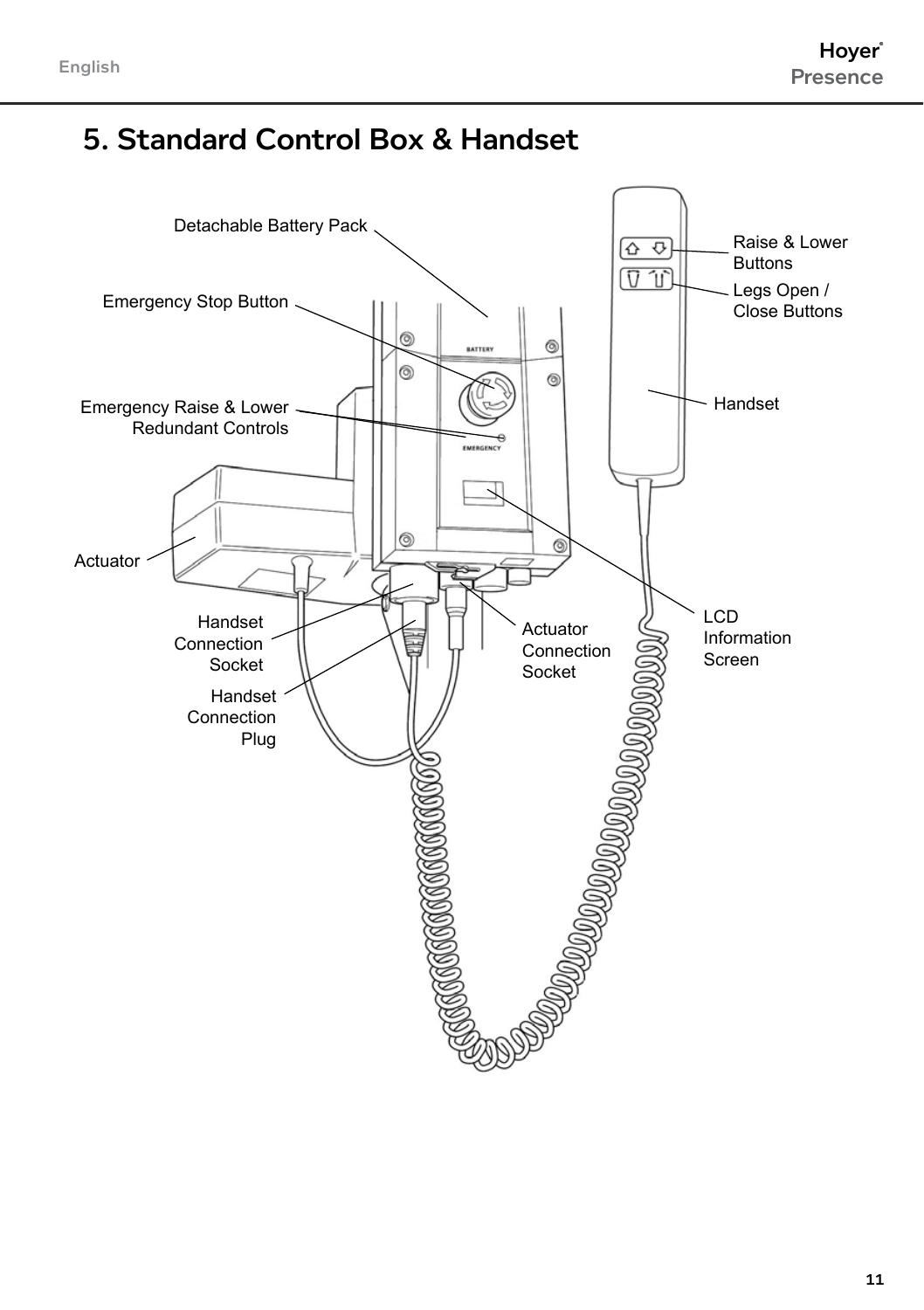# 6. Smart Monitor & Handset

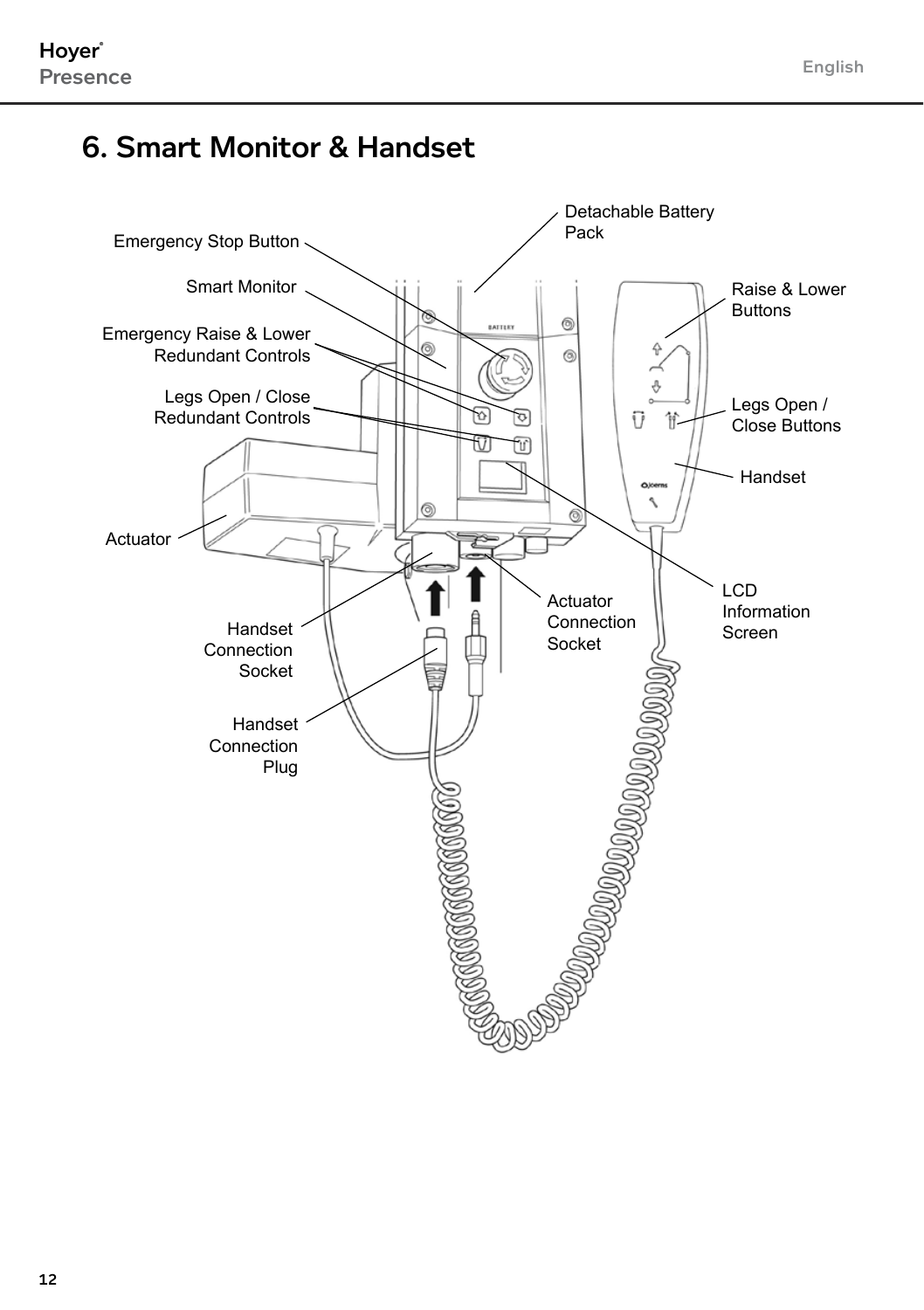### Intended Use

The Hoyer Smart Monitor is a control system for Hoyer lifts. The Smart Monitor stores useful servicing information about the lift that can be recalled when required. This servicing information includes:

- Number of patient lift cycles
- Total work done by actuator
- Number of lift overloads (attempted lifts above the safe working load)
- Number of days since last service interval

The Hoyer Smart Monitor contains a microprocessor inside making it possible to read out service data via the on-board LCD screen.

### Features

- Data collection in the control box with data display via LCD screen
- Work counter
- Intelligent cycle counter
- Service indicator
- Service interval indicator
- Overload information
- 3 step battery indicator

### **Benefits**

- Improved safety for both patient and carer
- Accurate service data available at the touch of a button
- Optimised product life time
- Ease of maintenance for engineers and service technicians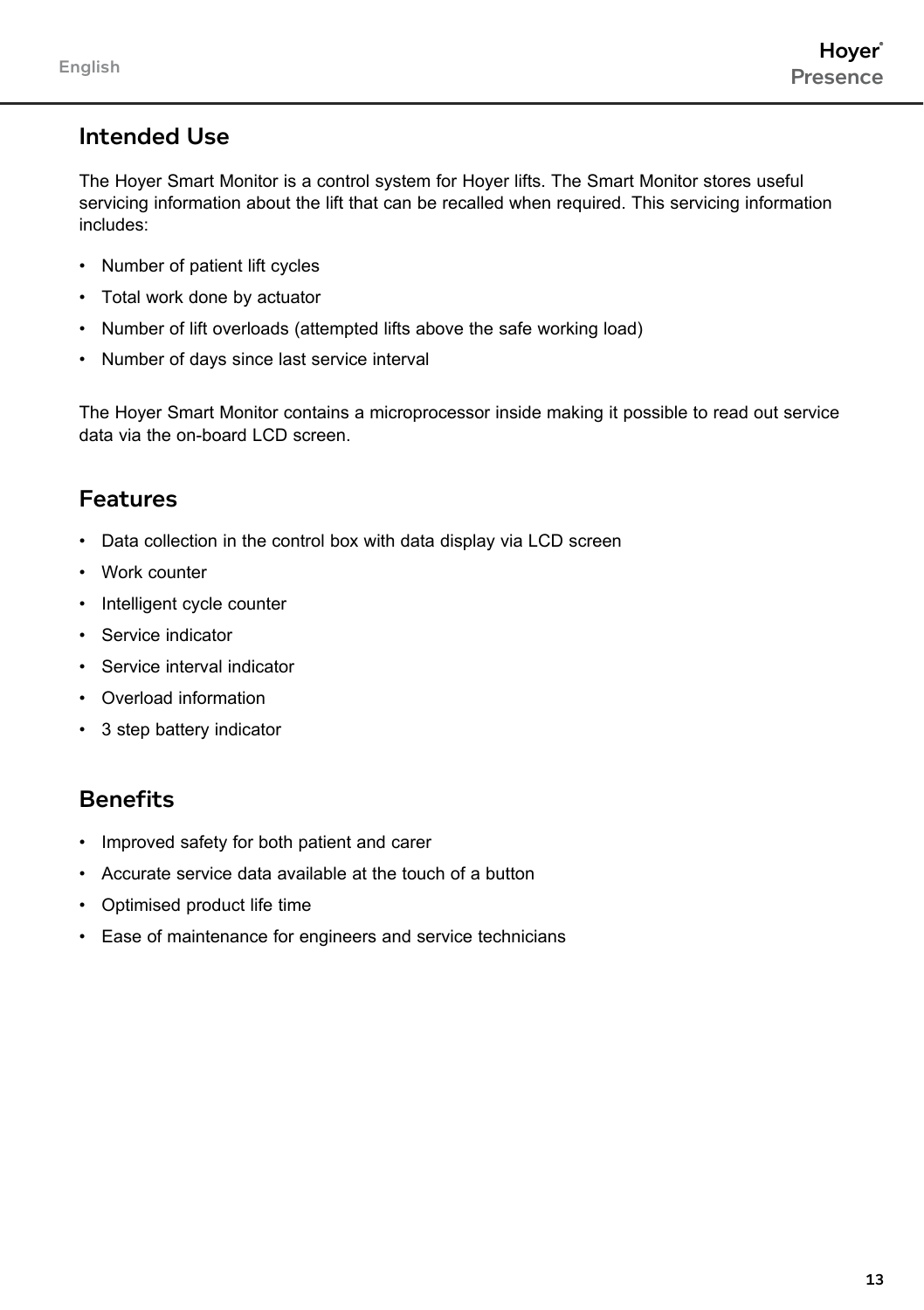### LCD Display Screen

The Hoyer Smart Monitor has the option to read out information via the LCD display screen. It is possible to read out total lifting cycles, total work done, overloads and number of days since last service, which can be used to quickly and easily evaluate the condition of the lift actuator.

This information is accessed by a ½ second press on the 'UP' button on the User handset or redundant 'UP' button on the Smart Monitor.



### Service & Usage Information



When it is time for a service, the service symbol will appear on the display. In addition, when the user handset is activated, the Smart Monitor will give an audible signal giving notice to users that a PM check is recommended (see recommended maintenance schedule later in this manual).

The service symbol will be displayed each time the raise or lower keys are depressed on the user handset.

To reset the service interval to one year, depress the leg open and leg close keys simultaneously for five seconds.



If the lift stops because of an overload (an attempt to lift more than the safe working load) the overload symbol will appear on the LCD display and the lift will cease. Lower the boom and remove excess weight.

# **WARNING**

**If the LCD display screen on your Smart Monitor has recorded an overload, Joerns Healthcare recommend that ALL routine daily checks are carried out on the lift prior to further use (for a list of daily checks, please refer to your lift user manual). Joerns Healthcare also recommend that you contact your authorised Hoyer service provider for additional guidance.**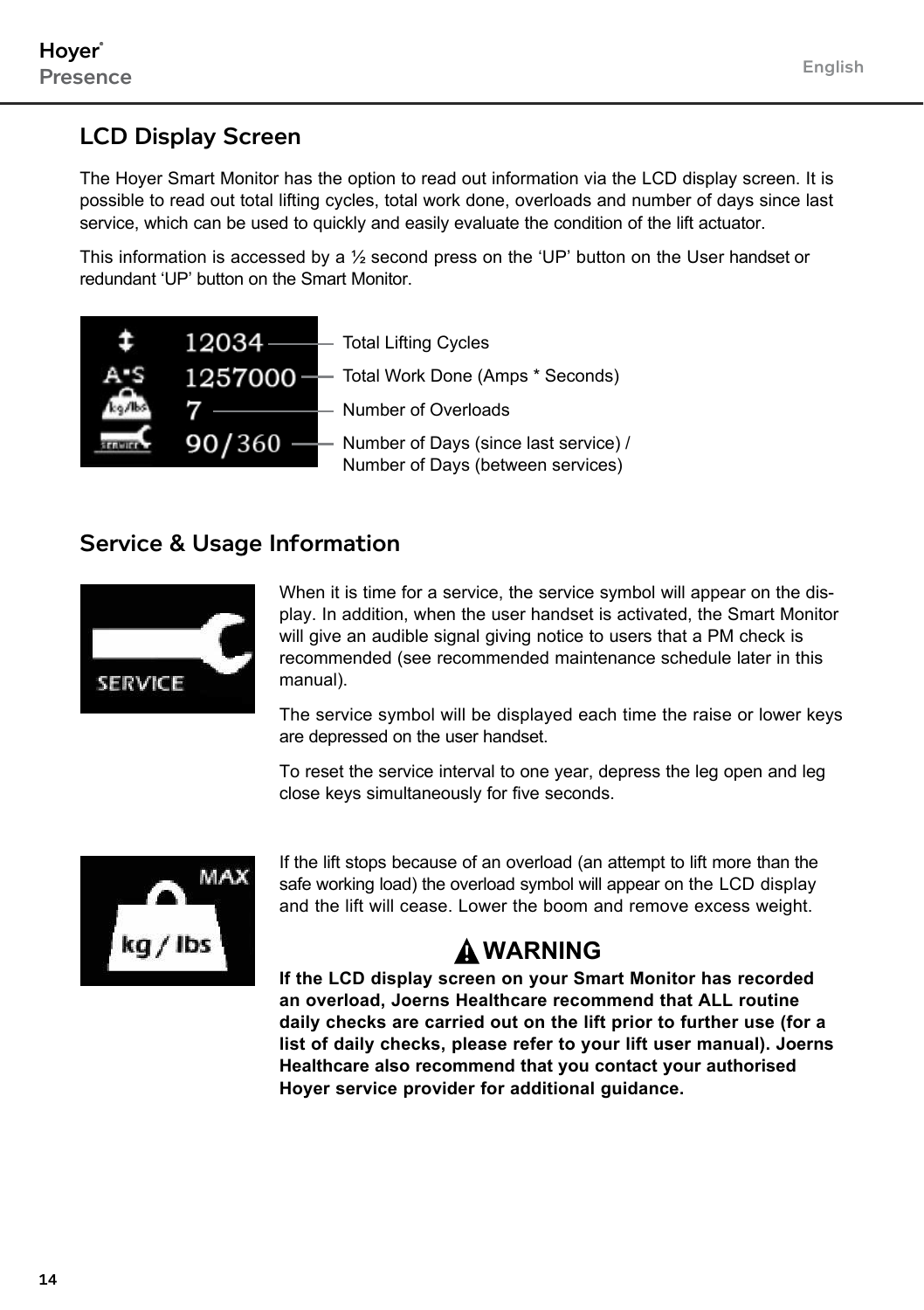### On-Board Redundant Controls



On-board redundant controls enable the lift to be raised or lowered in the event of an emergency.



If your lift incorporates powered leg positioning, there are redundant controls to both open and close the legs.

### Battery Information



The display showing full battery means that the battery is fully charged and the lift is ready for use.



The display showing a half empty battery indicates that it is time to charge the battery.



The empty battery symbol showing on the display indicates that the battery has no capacity left and should be placed on charge immediately.

### **WARNING**

**To avoid possible permanent damage to the battery, the battery should be placed on charge as soon as the display indicates the half empty battery symbol.**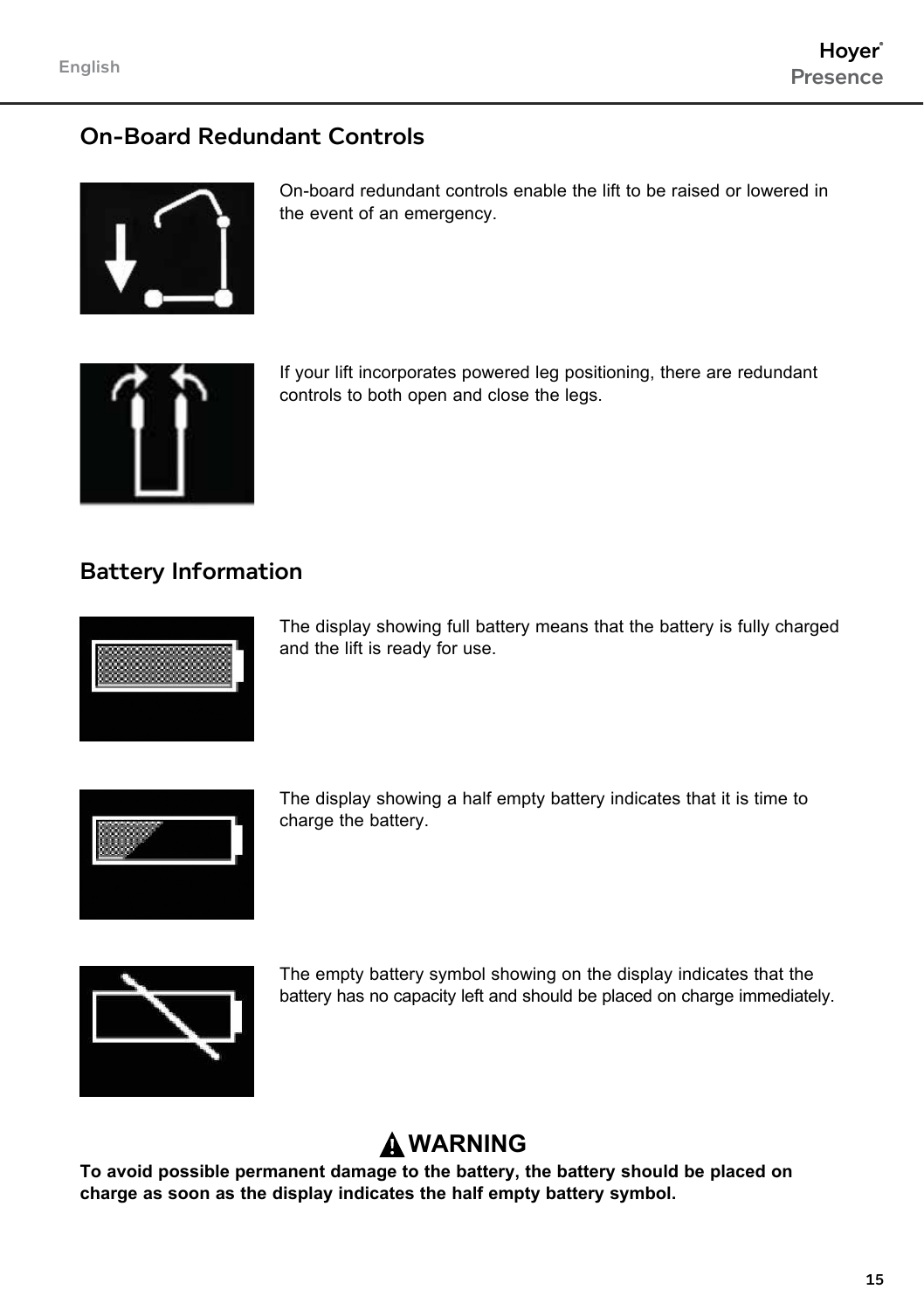# 7. Operating Instructions

#### **1. Leg adjustment**

The legs on the Hoyer Presence are electrically adjustable for width. The legs can be opened to enable access around armchairs or wheelchairs. For transferring and negotiating narrow doorways and passages the lift legs should be in the closed position.

Electric leg adjustment - is achieved by pressing the appropriate buttons on the hand control. The legs will be locked whenever the hand control switch is released.

#### **2. Castors and Braking**

The lift has two braked castors which can be applied for parking. When lifting, the castors should be left free and un-braked. The lift will then be able to move to the centre of gravity of the lift. If the brakes are applied it is the patient that will swing to the centre of gravity and this may prove disconcerting and uncomfortable.

#### **3. Raising and lowering the boom**

The movement of the boom is achieved by a powerful electric actuator, which is controlled by a simple hand control unit. The hand control has two buttons with directional arrows UP and DOWN. The actuator stops automatically at the limit of travel in both directions. The hand control plugs into a socket at the base of the control box. There is a hook on the rear of the hand control, which allows it to be "parked" on the mast or boom when not in use.

#### **4. Emergency Stop**

The red Emergency Stop Button is located on the front of the control box and is activated by pressing in. This will cut all power to the lift and only be reset by twisting the button counter clockwise and releasing.

#### **5. Redundant controls**

All Hoyer lifts are fitted with raise and lower buttons on the control box. These are located underneath the emergency stop button and can be used to lower/raise the patient should the hand control fail.

#### **6. Mechanical Emergency Down**

In the case of a complete electrical failure the electrical actuator is fitted with a mechanical lowering device (RED BOSS). Dependent on your lift, the device is either pulled upwards, or twisted by hand to activate. A slow decent will commence. Repeat this process until the patient has been safely lowered.

### **WARNING**

#### **If this feature is used, the lift MUST be subsequently checked out by a competent engineer.**

#### **7. Batteries**

The batteries are protected from deep discharge by a LOW VOLTAGE ALARM. This will sound when the batteries need recharging and the hand control is being operated. It will not sound independently of the hand control being operated. CAUTION: DO NOT IGNORE THIS WARNING ALARM. Complete the lifting operation and place the lift on charge (see charging instructions).

# **WARNING**

**To avoid possible permanent damage to the battery, the battery should be placed on charge as soon as the display indicates the half empty battery symbol.**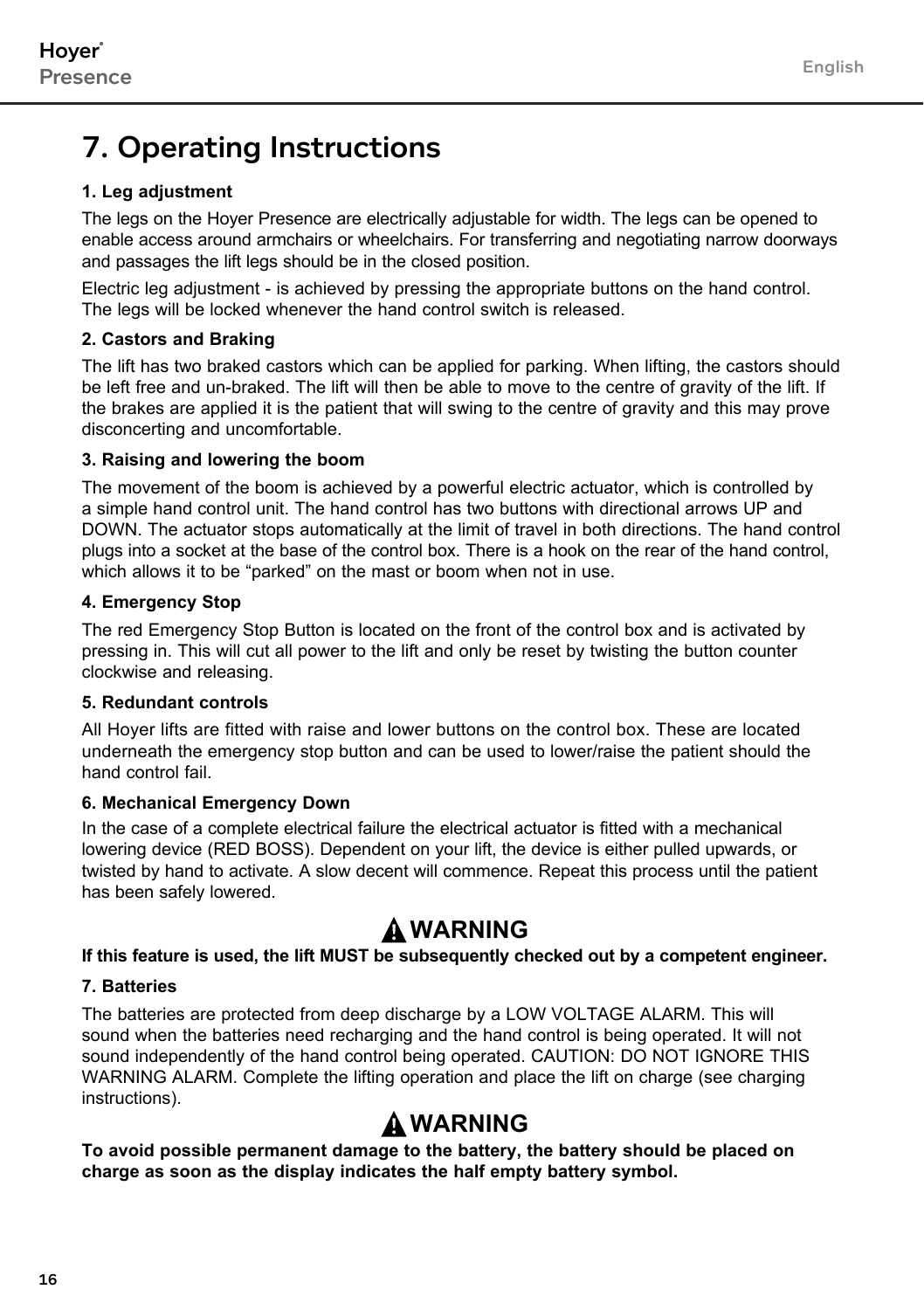#### **8. Slings**

The Hoyer Presence has the option of both a 6-point spreader bar and a 4-point positioning cradle. Both systems use different attachment methods and slings.

The 6-point system uses slings with webbing loops, which allow positioning adjustment by selecting different coloured loops. The 4-point cradle uses the Secruri3 safety clip system and adjustment is made by rotating the 4-point cradle either upward or down.

**Loop strap slings:** Hoyer Quickfit, Full Back, Quickfit Deluxe, Long Seat, Access and Silkfit **Safety clip slings:** Hoyer Comfort

The 6-point system attaches to the spreader bar hooks via loop straps (shown below), each sling is supplied with instructions. Please study the instruction guide before use.



**6-point spreader bar.** Example of 6-point spreader bar sling with loop attachments.

The four point cradle sling attaches to the cradle studs via a safety clip system (shown below), each sling is supplied with instructions. Please study the instruction guide before use



#### **4-point positioning cradle.**

Example of 4-point cradle sling with safety clip system.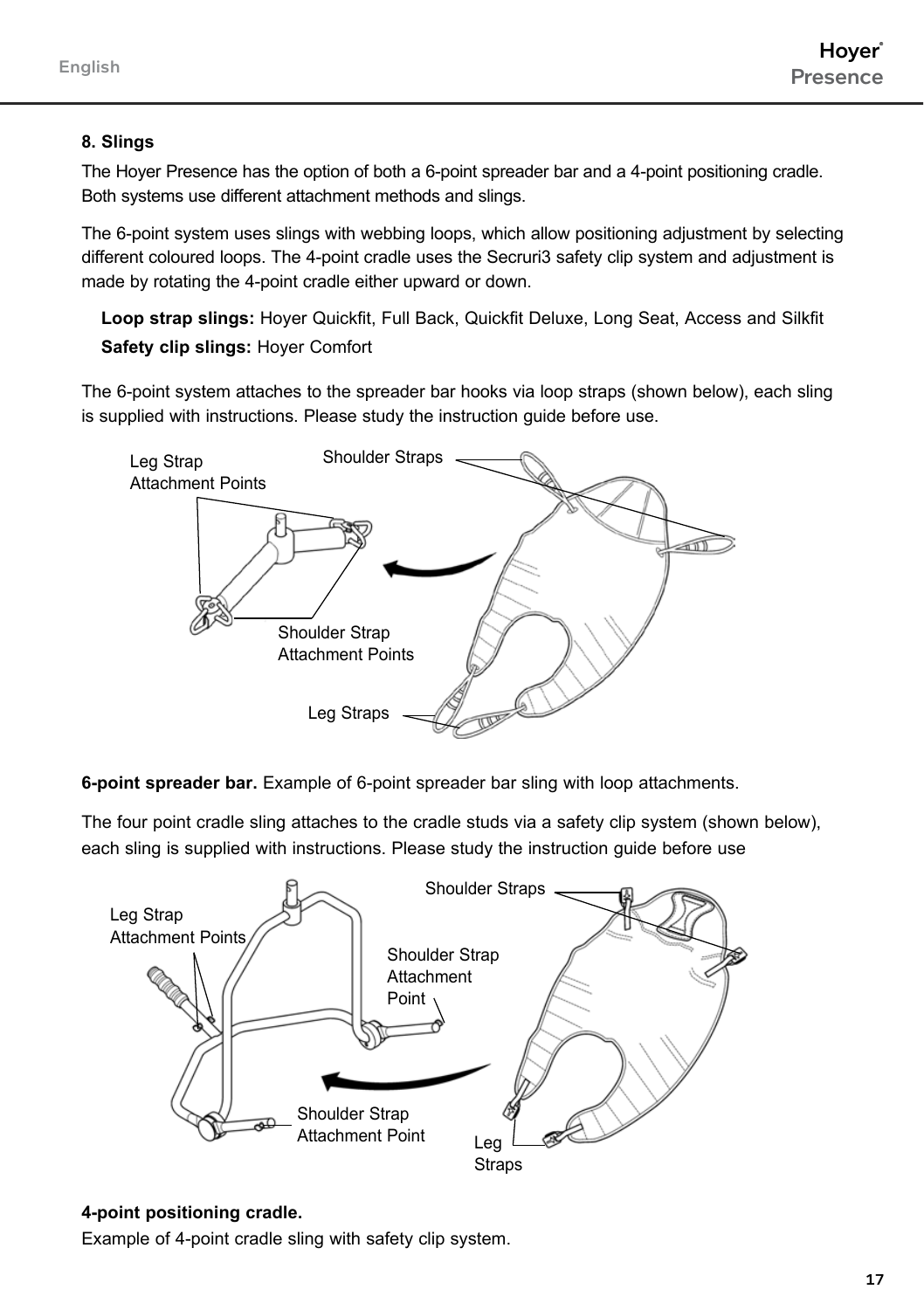

**Securi3 sling attachment system.** Example of installation.

**NOTE: For detailed fitting instructions, please refer to the user guide supplied with each sling.**

# **WARNING**

**Joerns Healthcare recommends that slings be checked regularly and particularly before use for signs of fraying or damage. DO NOT use slings that are worn or damaged.**

# **WARNING**

**HOYER RECOMMENDS THE USE OF GENUINE HOYER PARTS. Hoyer sling and lifters are not designed to be interchangeable with other manufacturer's products. Using other manufacturer's products on Hoyer products is potentially unsafe and could result in serious injury to patient and/or caregiver.**

# **WARNING**

**Refer to maximum weight capacity of lift. Sling capacity is limited by the maximum capacity of the lift.**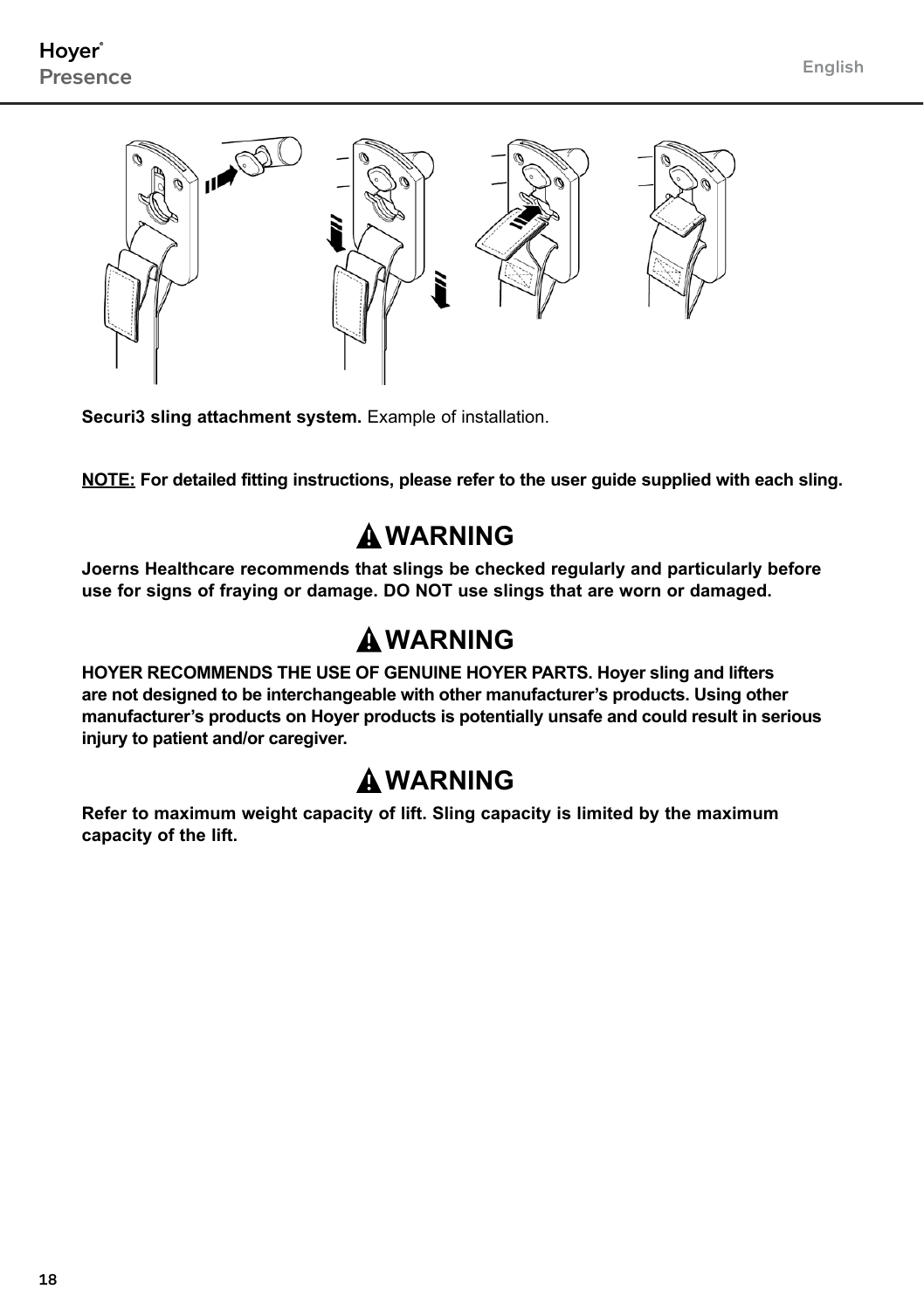# 8. Removal of Spreader Bar/Cradle Systems

### **FOLLOW THESE INSTRuCTIONS EXACTLY**

Your presence lift has the option of using both a 6-point spreader bar and 4-point positioning cradle. The removal of either of these systems is completed easily by the use of a quick-release pin. This is done quickly and easily, but you must read the following safety instructions to ensure the spreader bar/cradle is safely locked into position before use.

### **Connection**

To connect, raise the spreader bar/cradle up toward the boom slot.

Insert the pin sleeve through the plastic end cap and to support the spreader bar/cradle.

Once aligned in the boom slot reinsert the quick release pin fully into the sleeve until it locks into position. YOU MUST CHECK THAT THE PIN IS SECURELY FITTED.

To do this, press your finger into the barbed end. If the pin remains stationary the lift is safe to use.

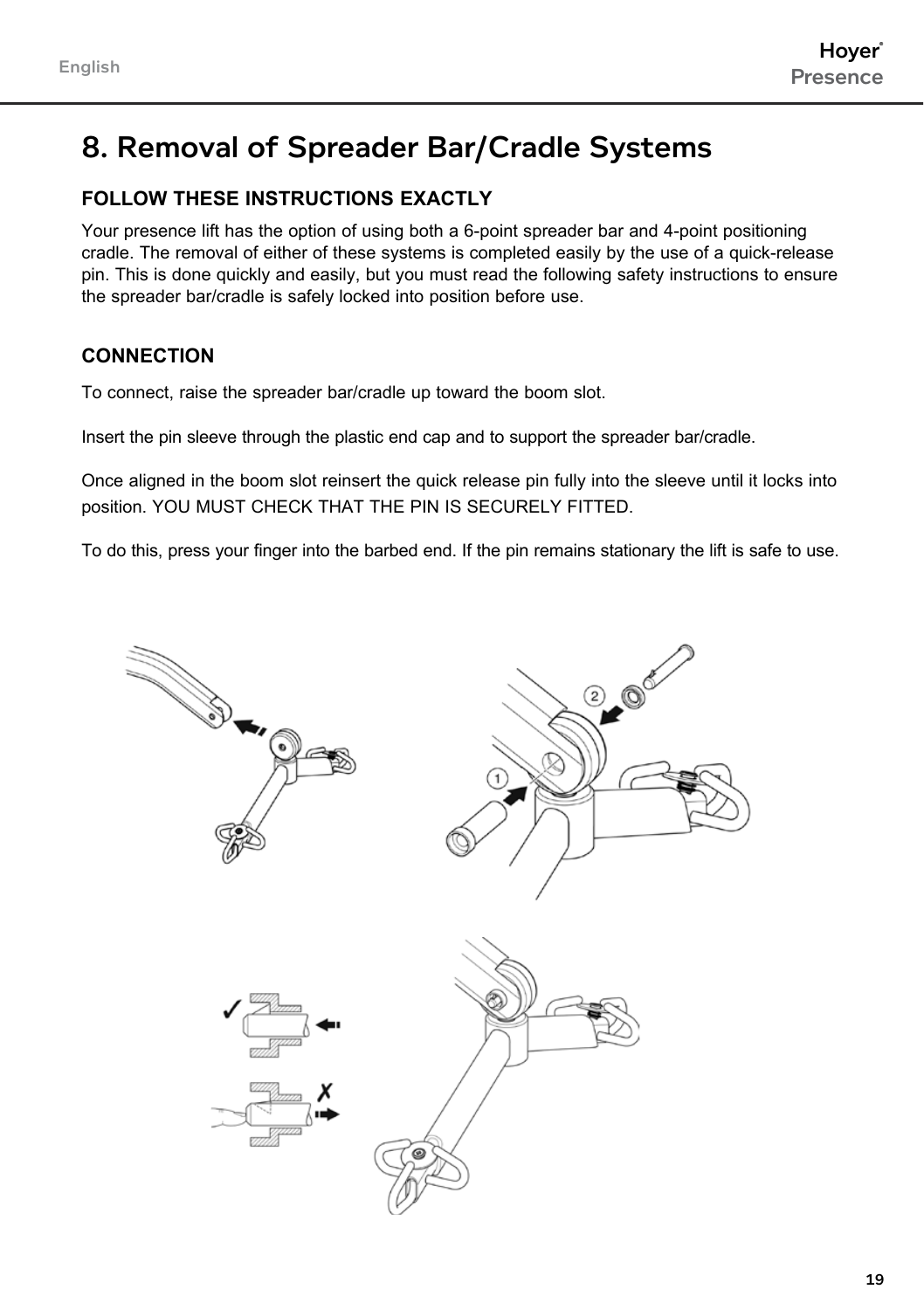### **Removal**

**CAUTION:** Be sure to support the weight of the spreader bar/cradle before removing pin.

To detach pin, depress the spring barb (using a flat blade electrical screw driver or similar) and pull the pin out.

Support the spreader bar/cradle, and then pull the pin sleeve in the opposite direction, removing it completely from the boom. This will release the spreader bar completely.

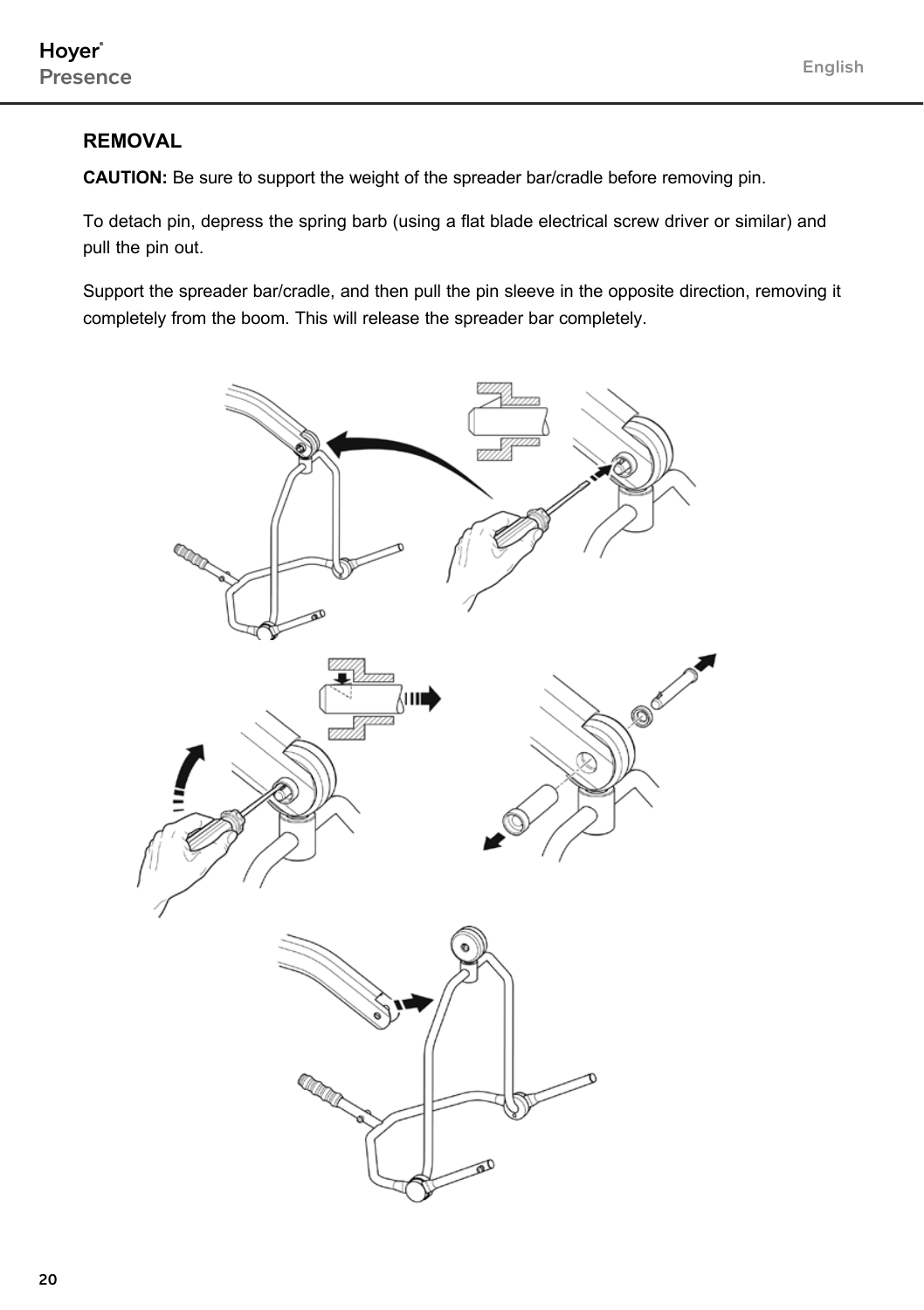# 9. Charging Instructions

When the power pack needs charging it is removed from the lift and fitted to an off board charging unit.

- **1.** Remove the power pack from the lift. The pack is retained by a simple latch at the top of the power pack. Lift the latch and the power pack will be released.
- **2.** Fit the power pack to the charging unit. The location and latching of the power pack to the charger is the same system as used on the lift.
- **3.** Plug the charger mains plug into a suitable mains outlet and switch the mains supply ON.
- **4.** Charging is automatic and will fully charge the batteries over a period of four (4) hours.

**Note:** Even if the charger is left plugged in for extended periods it will not allow the batteries to overcharge.

- a) Green Light Indicates main power is on.
- b) Yellow Light Indicates battery is charging.
- c) Battery will be fully charged when yellow light goes off.

**Note:** It is recommended that the battery be charged immediately upon receipt.

**5.** To return the lift to service, unplug the charger and remove the power pack from the charger. Fit the power pack to the lift and make sure the latch holding the pack in place is fully engaged. "Click" in place. The charging of Hoyer electric lifts is simple and straightforward, but it is important to follow the charging instructions closely. Please pay particular attention to the following points, they will help you avoid problems with discharged batteries.

# **WARNING**

- **• The battery, charger, hand control and control box are NOT to be opened by unauthorised personnel. (Contact your distributor for warranty and repairs).**
- **• DO NOT touch battery/charger terminals.**
- **• KEEP the batteries fully charged. Place the battery on charge whenever it is not in use. If it is more convenient to do so, place on charge every night. The charger will not allow the batteries to overcharge.**
- **NEVER run the batteries completely flat. As soon as the audible warning sounds, complete the lifting operation in hand and place on charge.**
- **• To avoid possible permanent damage to the battery, the battery should be placed on charge as soon as the display indicates the half empty battery symbol.**
- **NEVER store the battery for long periods without regular charging throughout the storage period.**
- **NEVER leave the battery pack connected with the charger unit unplugged.**
- **• Do NOT leave the charger plugged in with no battery connected.**
- **NEVER disconnect the charger plug by pulling on the cable.**
- **BE CAREFUL not to trip over the charge lead.**
- **• Do not charge batteries in a bathroom or shower room.**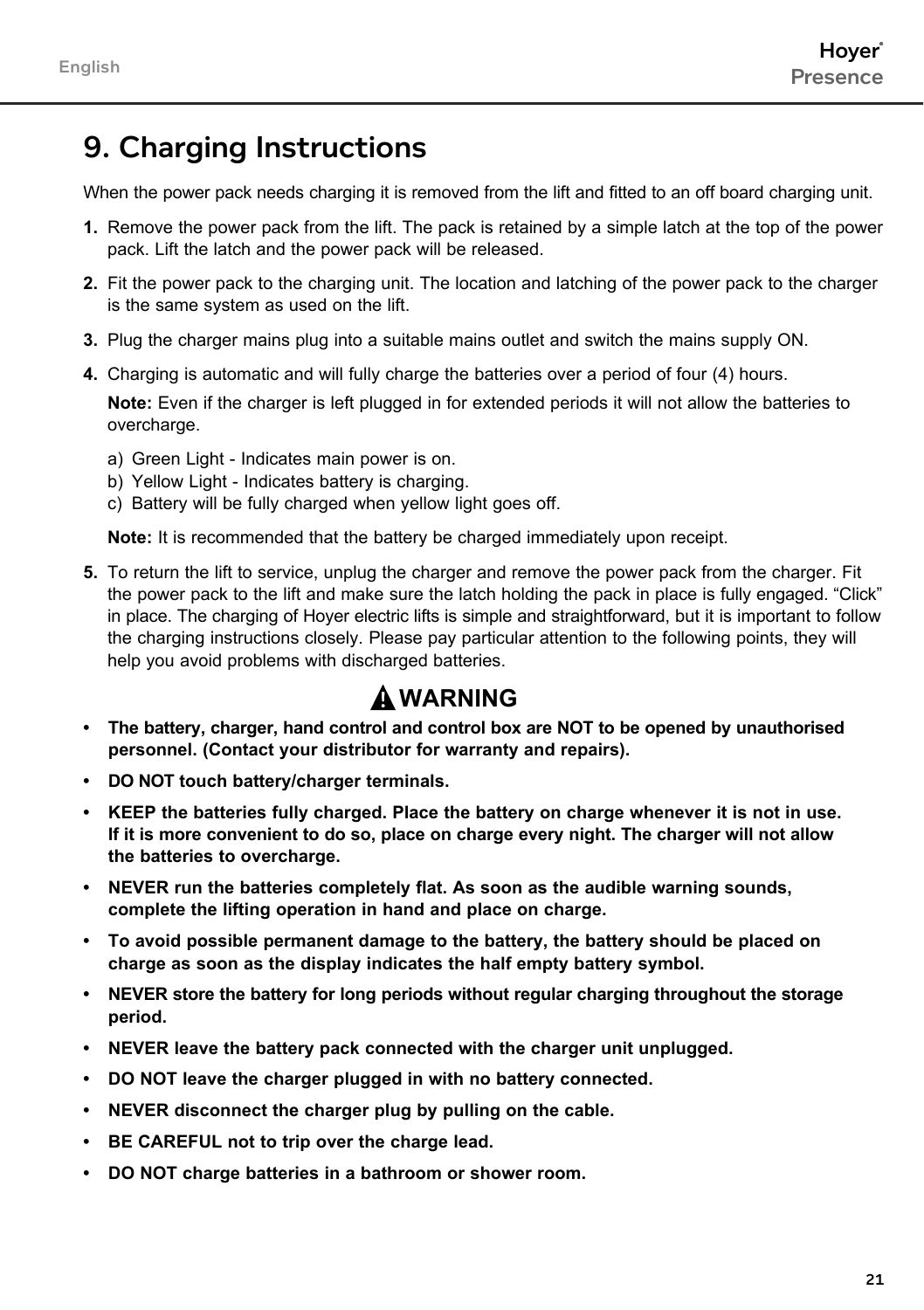# 10. Maintenance Schedule & Daily Checklist

All Hoyer products are designed for minimum maintenance, however some safety checks and procedures are required. A schedule of DAILY tasks are detailed below. Daily checks and a yearly service, inspection and test will ensure a lift is kept in optimum safe working condition. A list of spare parts is available upon request.

DAILY CHECK LIST: Joerns Healthcare strongly recommends the following checks be carried out on a daily basis and before using lift.

- MAKE sure the lift moves freely on its castors.
- MAKE sure the spreader bar is free to rotate and swing. Check the spreader bar is firmly attached to the boom.
- ENSURE the mast is fully engaged into the mast slot and the mast locking device is securely tightened.
- EXAMINE the sling hooks on the spreader bar and side suspenders for excessive wear. If in doubt - do not use.
- MAKE sure the legs open and close correctly.
- OPERATE the hand control to confirm the boom raises and lowers satisfactorily.
- CONFIRM the lift is not giving a low battery indicator when the hand control is operated. If a low battery is indicated, DO NOT use and place on charge immediately.
- Check the operation of the emergency stop button.
- EXAMINE slings for fraying or other damage. DO NOT use any sling if damaged or if the sling shows signs of wear.

#### **MAINTENANCE**

Joerns Healthcare recommends regular inspection and maintenance. Please refer to the chart on the next page.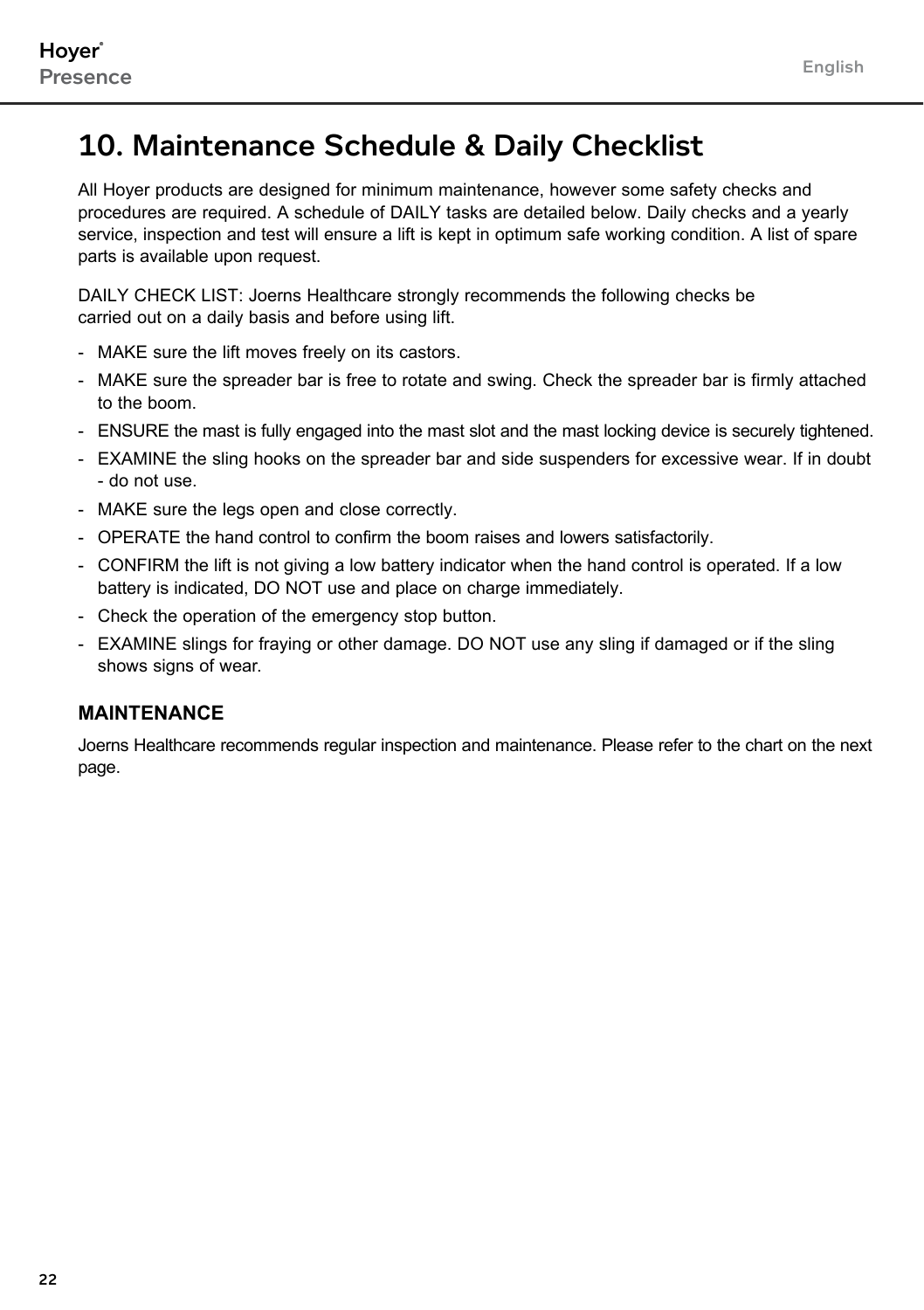Presence

#### **\*These checks should include:** nitially Before Use Annual Service **1. Spreader Bar:** Check the spreader bar for freedom of rotation and swing. Check for wear on the central pivot. Check for firm attachment to the boom.  $\checkmark$   $\checkmark$   $\checkmark$   $\checkmark$ **2. Boom:** Check the attachment of the boom to the mast. Make sure there is only minimal side movement of the boom and the boom is free to rotate on the boom bearing.  $\checkmark$   $\checkmark$   $\checkmark$   $\checkmark$ **3. Mast:** Check the operation of the mast-locking device. Make sure the mast fully engages into the socket. Check the bottom actuator.  $\checkmark$   $\checkmark$   $\checkmark$   $\checkmark$ **4. ACTUATOR:** The actuator should require no maintenance other than checking for correct operation and listening for unusual noise.  $\checkmark$  |  $\checkmark$ **5. CONTROL BOX/Smart Monitor:** Check the function of the emergency stop button. Inspect the hand control socket for correct fitting. Check functioning of the hand control. Check the redundant controls and confirm they operate as intended.  $\checkmark$   $\checkmark$   $\checkmark$   $\checkmark$ **6. Batteries:** The batteries are housed in the power pack and should not require maintenance other than the regular charging as detailed in the charging instructions. Check that the connections remain clean. ü **7. Leg Adjustment:** Check the legs operate in both full extensions (inward/ outward).  $\checkmark$  |  $\checkmark$ **8. Castors:** Check all castors for firm attachment to the legs. Check for free rotation of the castor and the wheels.  $\checkmark$   $\checkmark$   $\checkmark$   $\checkmark$ **9. CLEANING:** Clean with ordinary soap and water and/or any hard surface disinfectant. Harsh chemical cleaners or abrasives should be avoided as these may damage the surface finish of the lift. Avoid wetting any of the electrical parts.  $\checkmark$   $\checkmark$ **10. Base and wheels:** Ensure base is even and level (all four wheels are on the floor).  $\checkmark$   $\checkmark$   $\checkmark$   $\checkmark$ **11. SLINGS:** Check for wear and fraying.  $\begin{array}{c|c|c|c|c} & & & \downarrow & & \downarrow & & \downarrow & \downarrow & \downarrow \end{array}$ **12. LUBRICATION:** Lubricate pivot joints with a silicone based oil, including mast and boom connections, pedal assembly, spreader bar joint (only if required), ü **13. HAND SET:** Ensure plugged fully into controller.  $\begin{array}{ccc} \hline \end{array}$ **14. QUICK RELEASE PIN:** Ensure the pin is securely fitted before lifting.  $\mathbf{v} \mathbf{v} \mathbf{v} \mathbf{v}$ **15. HARDWARE:** Check all nuts, bolts, screws and fasteners for excessive wear and for tightness. Replace as required.  $\checkmark$   $\checkmark$  $V = Recommended$

Hoyer®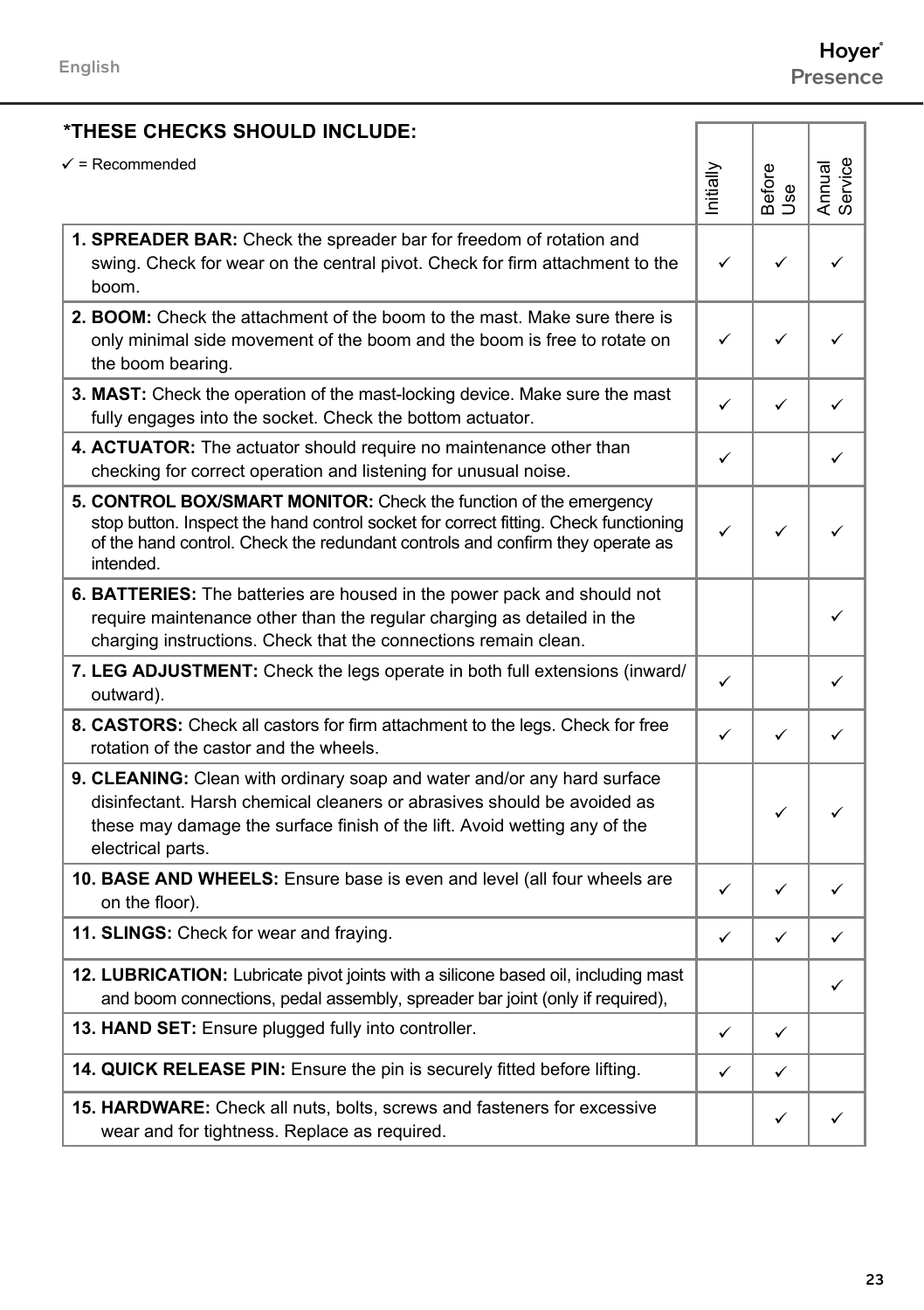# 11. Technical Specifications

|                                                                  | 227 kgs |
|------------------------------------------------------------------|---------|
| Maximum Overall Length 57.5 inches                               | 1460 mm |
|                                                                  | 1400 mm |
|                                                                  | 2065 mm |
|                                                                  | 1460 mm |
|                                                                  | 1910 mm |
| Spreader Bar Minimum Height 16.9 inches                          | 430 mm  |
|                                                                  | 1310 mm |
|                                                                  | 650 mm  |
|                                                                  | 400 mm  |
|                                                                  | 930 mm  |
|                                                                  | 1630 mm |
| Legs Open - External Width  45.2 inches                          | 1150 mm |
| Legs Open - Internal Width 40.1 inches                           | 1020 mm |
| Legs Closed - External Width 26.4 inches                         | 670 mm  |
|                                                                  | 550 mm  |
|                                                                  | 120 mm  |
| Overall Height of Low Legs (option)2.4 inches                    | 60 mm   |
|                                                                  | 35 mm   |
|                                                                  | 100 mm  |
|                                                                  | 100 mm  |
| * Reach = centre of spreader bar to the front of the mast        |         |
| 4-point Positioning Cradle (measurement to top of location pins) |         |
|                                                                  | 1550 mm |
| Cradle Min. Height (usable)  15.4 inches                         | 390 mm  |
| Weights                                                          |         |
| (includes 2 point spreader bar)                                  | 37 kgs  |

(includes 2 point spreader bar)

|                                                           |  | 3 kgs  |
|-----------------------------------------------------------|--|--------|
|                                                           |  | 40 kgs |
|                                                           |  | 20 kgs |
|                                                           |  | 17 kgs |
|                                                           |  | 6 kgs  |
| All measurements are within a +5/--5 degree of tolerance. |  |        |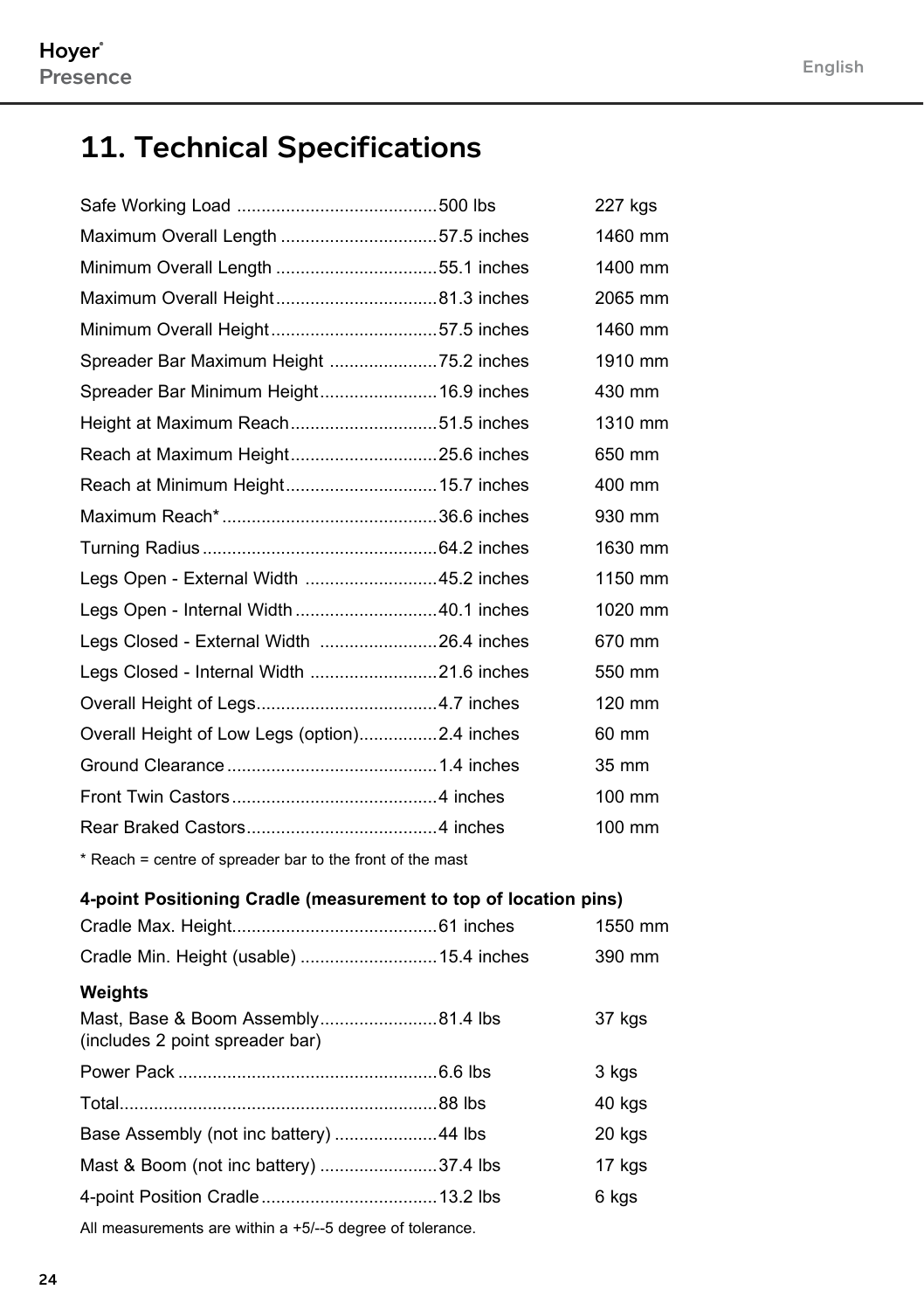#### **ELECTRICAL SPECIFICATIONS:**

#### **Electric Shock Protection**

#### **Degree of Shock Protection**

#### **ENVIRONMENTAL CONDITIONS:**

Outside this environment functionality and safety may be compromised.

#### **Operating:**

#### **Storage:**

#### **IP RATINGS**

### **DUTY CYCLES**

#### **ACOUSTICS**

A-Weighted sound power level .............................. 60 dB (A)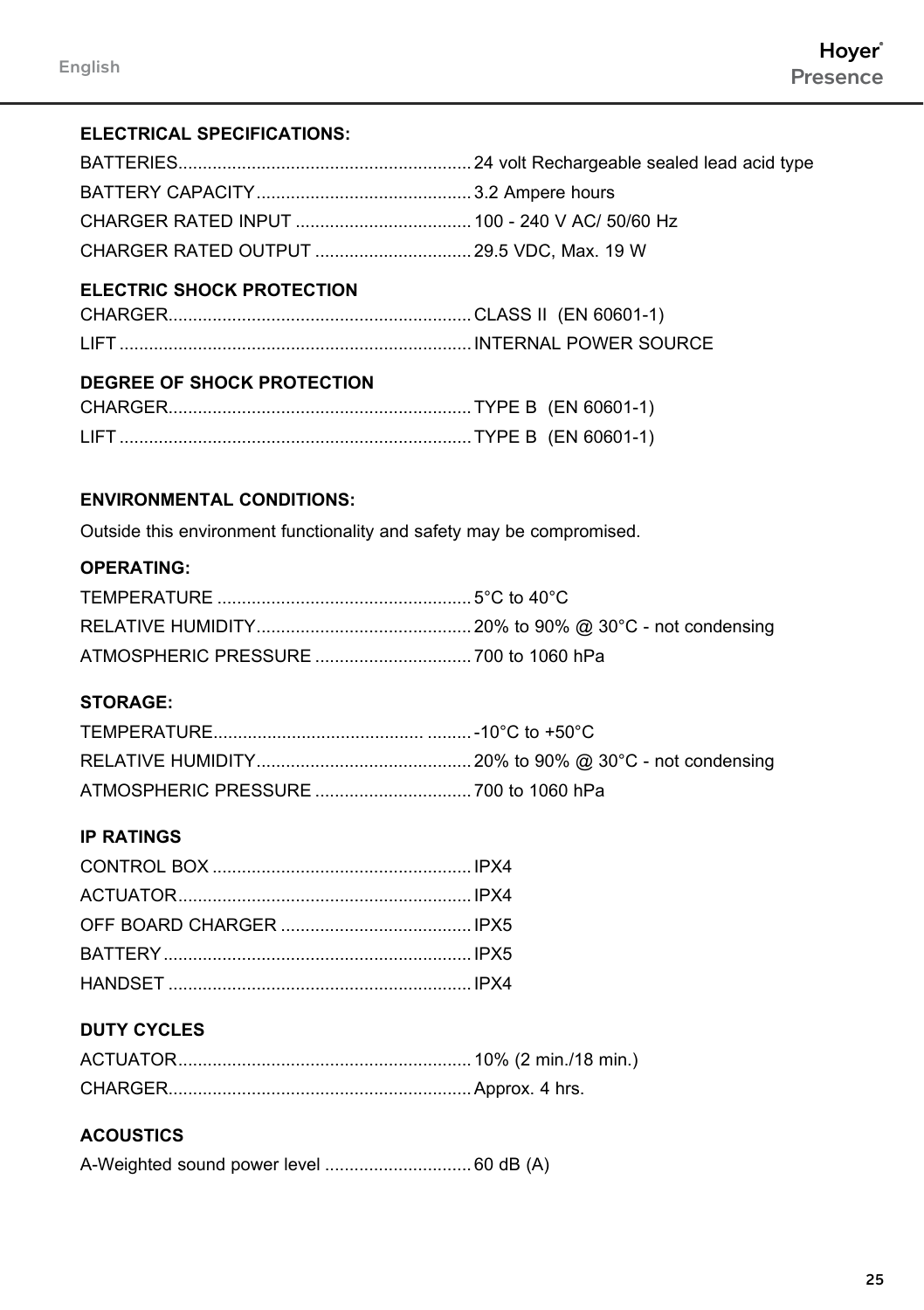### **KEY SYMBOLS:**

The following symbols are used on the charger, control unit and battery:



Type B equipment, as per EN 60601-1



Class 2 equipment



The disposal of the charging and control unit should not be mixed with general household waste.



The disposal of batteries should not be mixed with general household waste.



The disposal of electronics should not be mixed with general household waste.



For indoor use



ATTENTION, consult accompanying documents.

#### **WEEE Producers registration number WEE/GG0464RZ**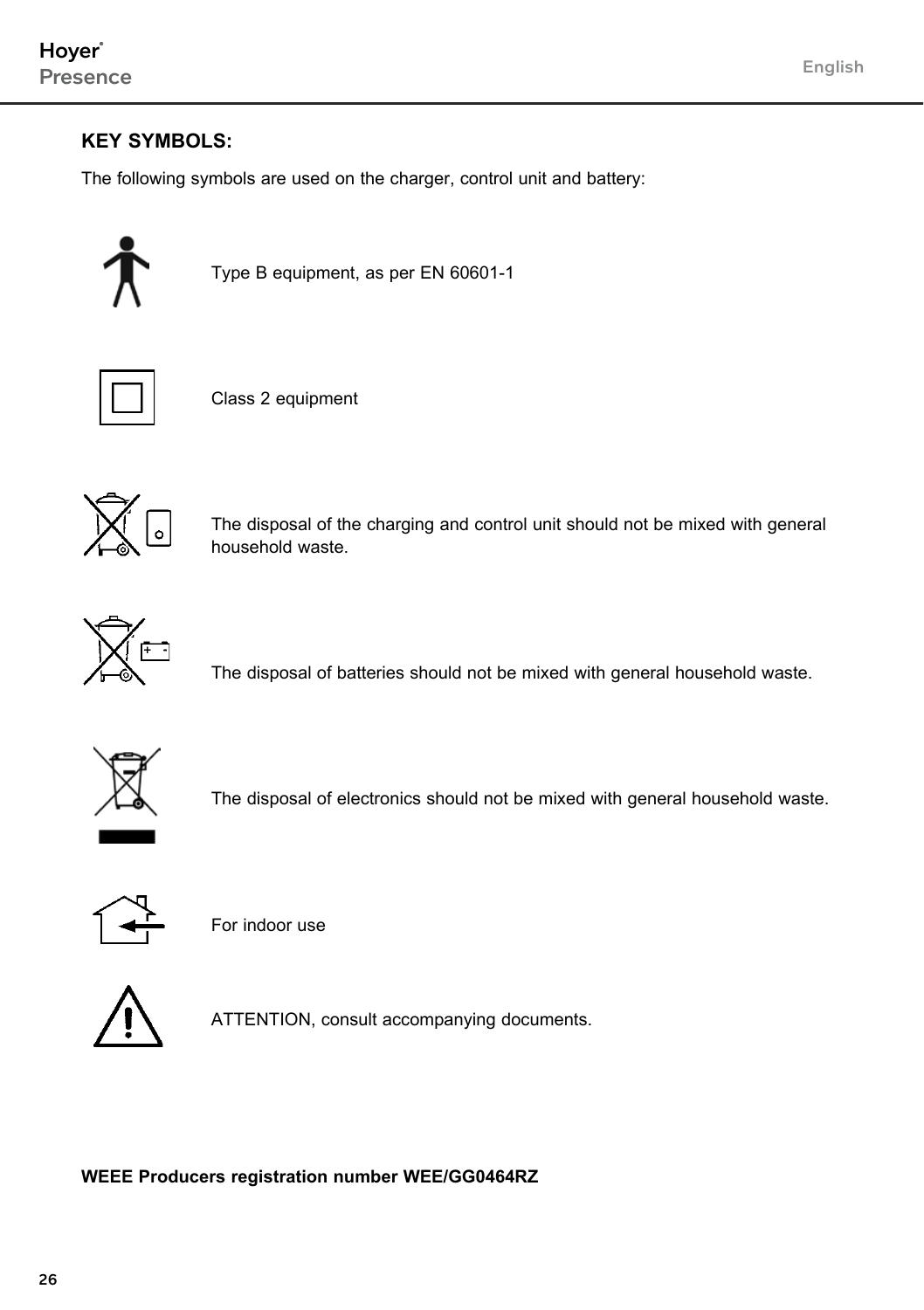# 12. Warranty

This warranty covers HoyerPro lifts only. Lifts not covered under this warranty include, but are not limited to Advance-H, HML400, HPL600WB, HPL600WBSC, HPL402, C-HLA (and variations).

HoyerPro lifts are guaranteed for a period of two years from the date of delivery against defects in materials and workmanship under normal use and service. This warranty includes all mechanical and electrical components.

Aluminium structural components and mechanical components on lifts are covered under warranty for a period of five (5) years from the date of delivery.

Damage caused by use in unsuitable environmental conditions or failure to maintain the product in accordance with user and service instructions is not covered. Any alteration, modification or repair unless performed by or authorized in writing by Joerns Healthcare will void this warranty.

### Parts:

HoyerPro lifts contain various parts that wear from normal use. These parts, such as DC batteries and casters are not covered under the two-year warranty but are covered for 90 days after date of delivery.

Joerns Healthcare's obligation under this warranty is limited to supplying replacement parts, servicing or replacing, at its option, any product which is found by Joerns Healthcare to be defective.

Warranty replacement parts are covered by the terms of this warranty until the product's original warranty period expires.

When requested by Joerns Healthcare, parts must be returned for inspection at the customer's expense. Credit will be issued only after inspection.

### Service:

Most service requests handled by the facility Maintenance Department with assistance from the Joerns Healthcare Product Service Department.

Most parts requested can be shipped next day air at the customer's expense.

Should a technician be required, one will be provided by Joerns Healthcare, at our discretion. Only the Joerns Healthcare Product Service Department can dispatch authorized technicians.

This warranty is extended to the original purchaser of the equipment.